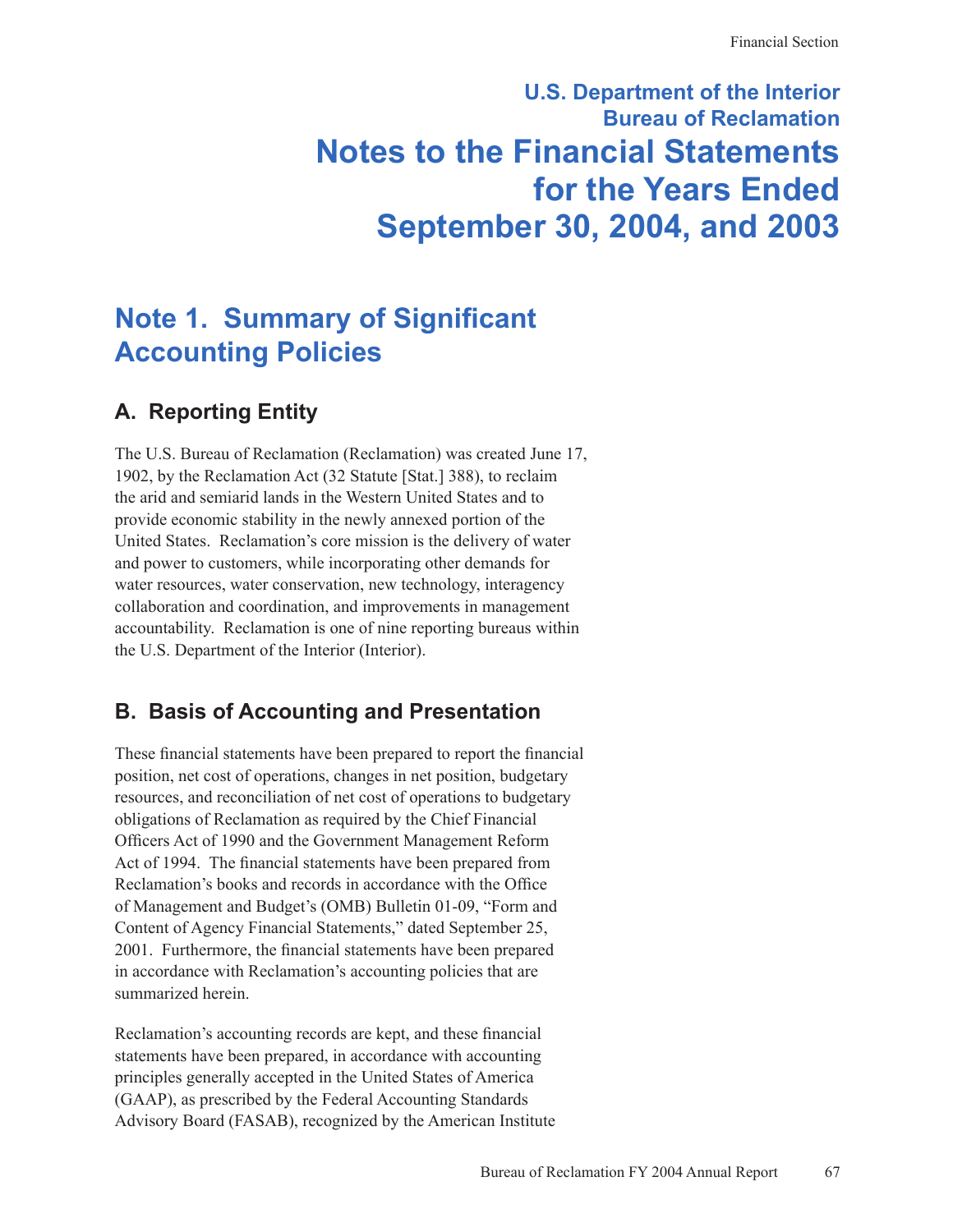of Certified Public Accountants (AICPA) as the entity to establish GAAP for the Federal Government. Transactions are recorded on an accrual accounting basis. Under the accrual method, revenues are recognized when earned, and expenses are recognized when a liability is incurred, without regard to receipt or payment of cash. The accounts are maintained in accordance with the Department of Treasury's (Treasury) U.S. Standard General Ledger. Reclamation's fiscal year covers the period which begins in October and ends in September of the following year. Certain prior year balances have been reclassified to conform to current year financial statement presentation.

The financial statements should be read with the realization that they are for a component of the United States Government, a sovereign entity. One implication of this is that liabilities cannot be liquidated without legislation that provides resources and legal authority to do so. Intragovernmental assets and liabilities arise from transactions with other Federal agencies.

The Balance Sheet, Statements of Net Cost, Statement of Changes in Net Position, and Statement of Financing are presented on a consolidated basis. Accordingly, all intrabureau transactions and balances have been eliminated. These transactions primarily pertain to intrabureau use of Reclamation's Working Capital Fund, which provides support services and equipment for Reclamation programs and activities, as well as for other Federal agencies. The Statement of Budgetary Resources is presented on a combined basis; therefore, intrabureau transactions and balances have not been eliminated from this statement.

As required under the Government Performance and Results Act (GPRA), the Consolidated Statements of Net Cost present expenses and revenues by segment, which represent strategic goals under the strategic plan in place for that fiscal year. The Fiscal Year (FY) 2004 Strategic Plan for Interior includes a segment revision, which is the result of a review of the strategic goals and subsequent update of these goals. The FY 2004 Statement of Net Cost amounts have been classified in accordance with the updated segments from the FY 2004 Strategic Plan and, therefore, are not comparable to FY 2003.

# **C. Budgets and Budgetary Accounting**

Reclamation receives the majority of its required funding to support its programs through appropriations authorized by the Congress. Additional FY 2004 and 2003 budgetary resources have been provided by permanent authority, contributed funds, revolving funds, operation and maintenance (O&M) reimbursements from water and power users, and transfers from other agencies.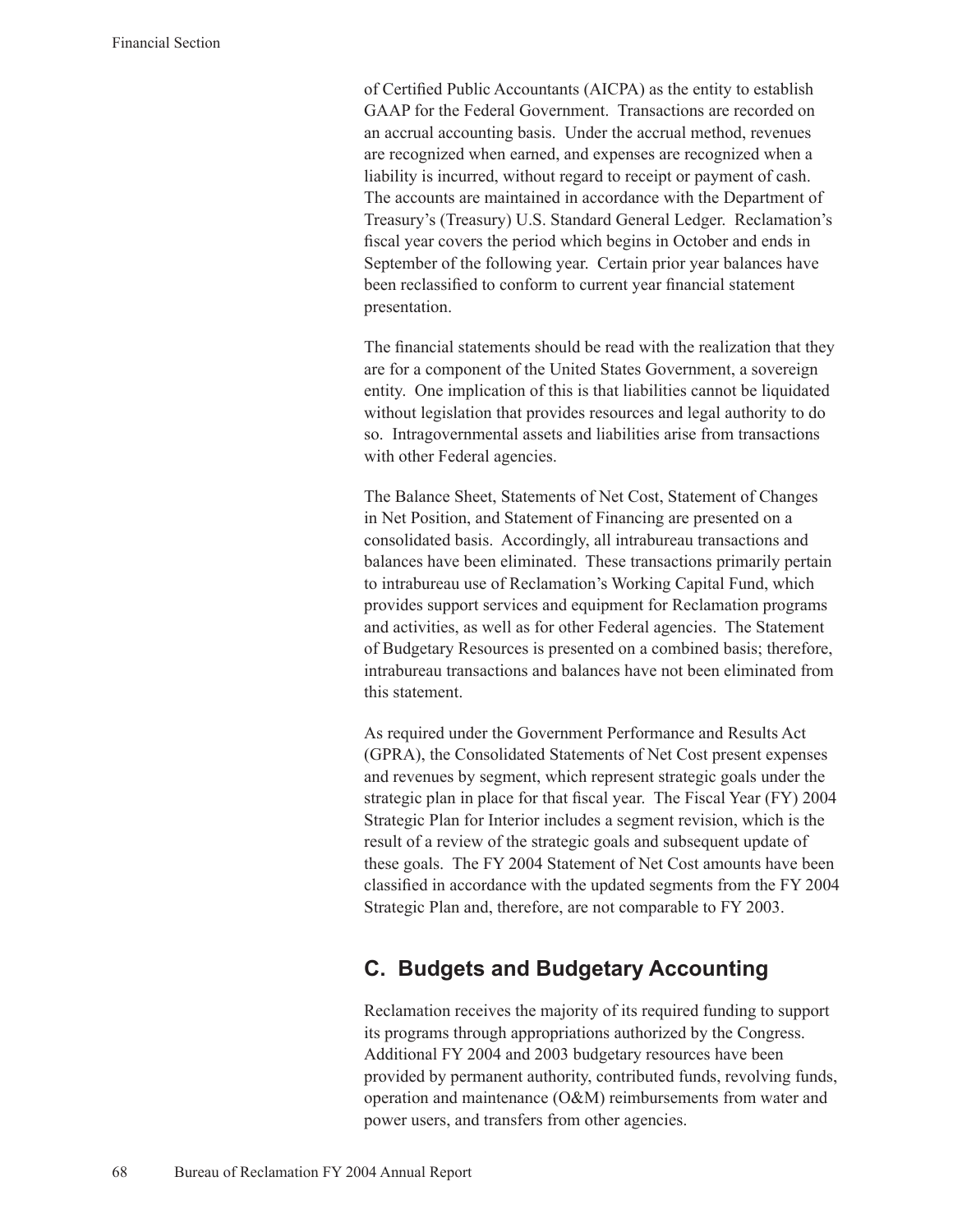OMB Bulletin No. 01-09 requires that the Statement of Budgetary Resources be consistent with the Budget of the United States Government (President's Budget). These financial statements include all funds and accounts under the control of Reclamation, except for allocation transfers from other Federal agency appropriations. An allocation transfer is the amount of budget authority transferred, under specific legislative authority, from one agency, bureau, or account that is set aside in a transfer appropriation account to carry out the purposes of the parent appropriation or fund. The budgetary activity and balances related to these allocation transfer accounts are not included in the Combined Statement of Budgetary Resources or the President's Budget for Reclamation, but the proprietary activity and balances are included in the Consolidated Balance Sheet, Consolidated Statements of Net Cost, and the Consolidated Statement of Changes in Net Position. All allocation transfer budget authority and related activity is reported by the parent appropriation in the President's Budget. The difference between the budgetary and proprietary accounting treatment of allocation transfer accounts is reconciled as part of the Consolidated Statement of Financing.

Reclamation is responsible for administering or posting transactions to approximately 50 separate Treasury symbols. These funds fall into a variety of classes, including general appropriation, revolving (permanent), contributed funds, working capital, and special receipt accounts. Reclamation finances its activities from several sources: Treasury's General Fund, the Reclamation Fund, and contributed funds.

The Reclamation Fund is a restricted, unavailable receipt fund into which a substantial portion of Reclamation's revenues (mostly repayment of capital investment costs, associated interest, and O&M reimbursements from water and power users) and receipts from other Federal agencies (primarily revenues from certain Federal mineral royalties and hydropower transmission) are deposited. No expenditures are made directly from the Reclamation Fund; however, funds are transferred from the Reclamation Fund into Reclamation's appropriated expenditure funds or to other Federal agencies pursuant to congressional appropriation acts.

# **D. Fund Balance with Treasury**

All Reclamation receipts and disbursements are processed by Treasury. The balance in Treasury represents all undisbursed balances in Reclamation's accounts, including funds awaiting disbursement for goods and services received. Also included in this balance are the Reclamation Fund and other unavailable (restricted) receipt funds.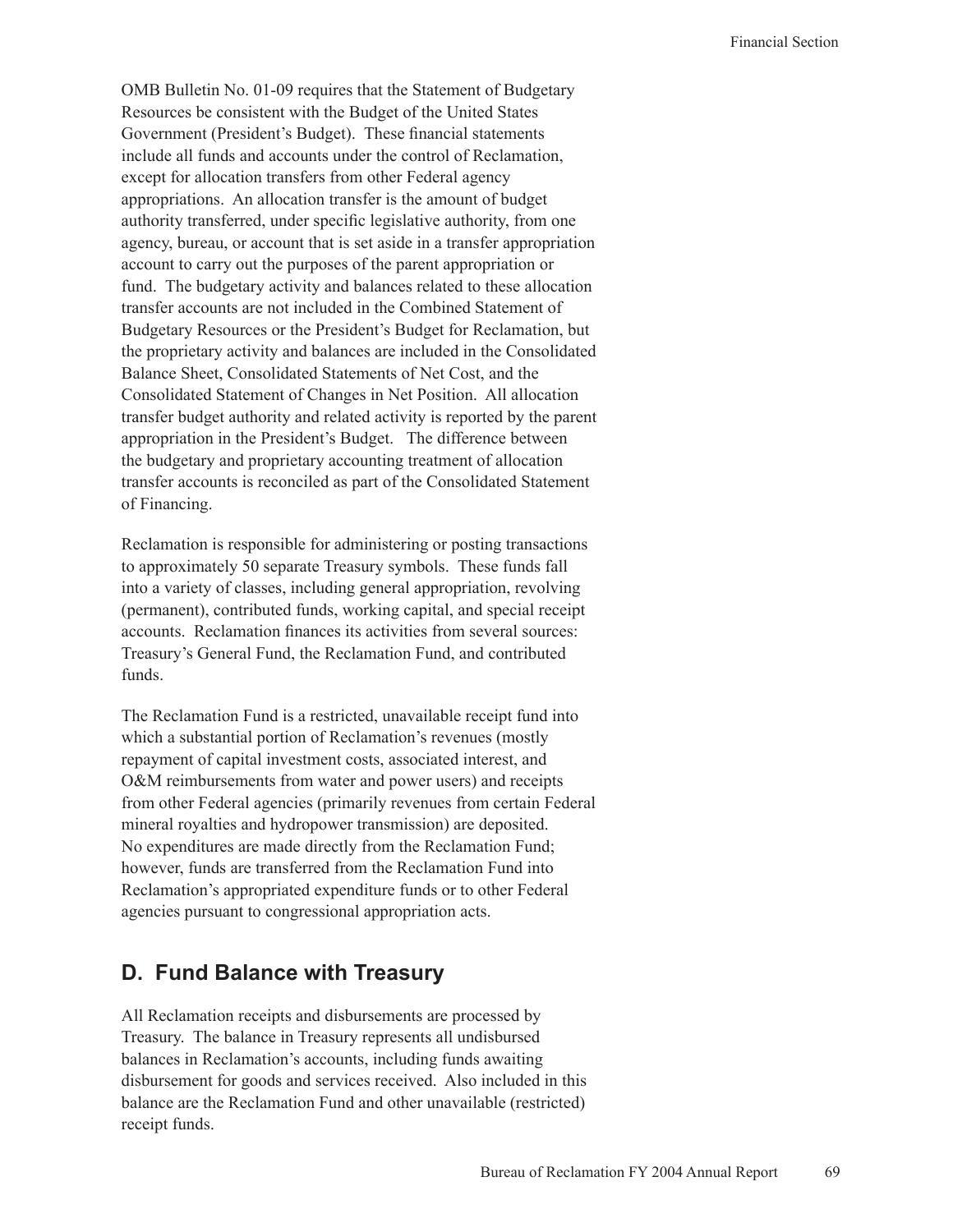### **E. Accounts Receivable**

Accounts receivable consist of net amounts owed to Reclamation by other Federal agencies (intragovernmental) and the public. Accounts receivable are stated net of an allowance for uncollectible accounts. The allowance is determined by reviewing accounts receivable aging reports to identify receivables that are considered uncollectible based on various factors, including age, past experience, present market and economic conditions, and characteristics of debtors.

### **F. Loans Receivable**

Reclamation operates loan programs that provide Federal assistance to non-Federal organizations for constructing or improving water resource projects in the West. Reclamation's loan programs are authorized under the Small Reclamation Projects Act of 1956 (Public Law [P.L.] 84-984), the Distribution System Loans Act (P.L. 84-130), the Rural Development Policy Act of 1980 (P.L. 96-355) as amended by P.L. 97-273, and the Rehabilitation and Betterment Act (P.L. 81- 335). The loan programs are classified into two major categories. The first category is Credit Reform Loans, which consists of loans made after FY 1991 that have been accounted for under the provisions of the Credit Reform Act of 1990 (Credit Reform) (P.L. 101-508).

The second category is Other Loans, which pertains to those loans made prior to the requirements of Credit Reform and consist primarily of drought relief and repayment loans. The Other Loans receivable balances shown represent amounts due to Reclamation, net of an allowance for estimated uncollectible loan balances. The allowance is determined by management for loan balances where collectibility is considered to be uncertain based on various factors, including age, past experience, present market and economic conditions, and characteristics of debtors.

Loan interest rates vary, depending on the applicable legislation; and, in some cases, there is no interest accrued on agricultural and Native American loans. Interest on applicable loans does not accrue until the loan enters repayment status.

#### *Credit Reform Loans*

Credit Reform required extensive changes in accounting for loans to the public. Prior to Credit Reform, funding for loans was provided by congressional appropriation from the general or special funds. Under Credit Reform, loans contain two components, the first of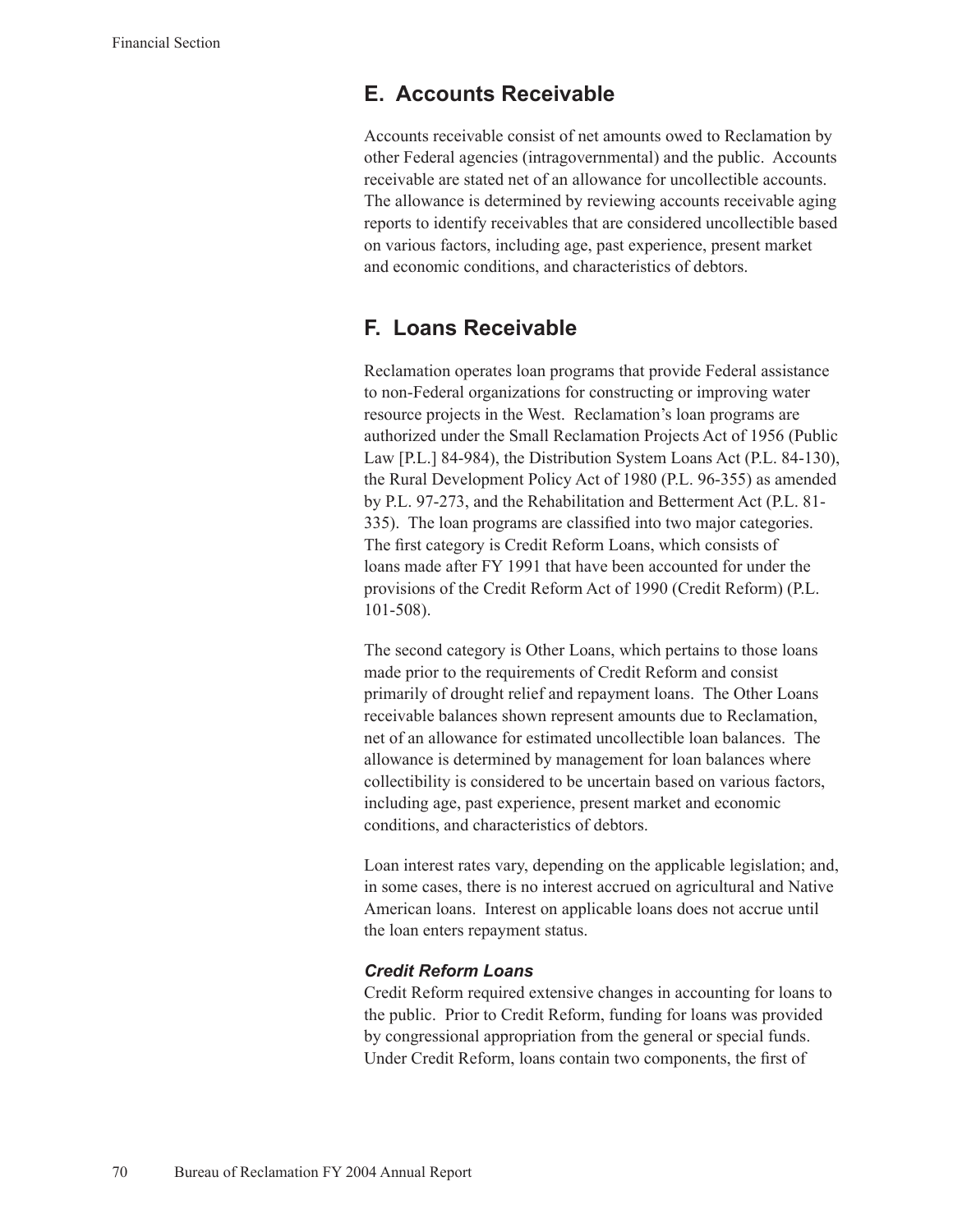which is borrowed from Treasury. These Treasury borrowings, which will be repaid from loan repayments, are authorized by Credit Reform.

The second component represents the subsidized portion of the loan and is funded by a congressional appropriation. This component represents the estimated cost to the Federal Government resulting primarily from the difference between the loan interest rate and the Treasury interest rate, estimated defaults, and fees associated with making a loan.

# **G. General Property, Plant, and Equipment**

General property, plant, and equipment (PP&E) consists of that property which is used in Reclamation's operations. General PP&E includes the following categories: structures and facilities, land, construction in progress - general, construction in abeyance, equipment, vehicles and aircraft, buildings, and internal use software. Real property is not subject to a capitalization threshold, while equipment (including vehicles and aircraft) has a \$15 thousand threshold per item. Internal use software is subject to a \$100 thousand capitalization threshold. All costs under the applicable threshold are expensed as incurred.

Structures and facilities, comprised primarily of Reclamation's investment in its multipurpose water facilities, are recorded at acquisition cost, net of accumulated depreciation. Costs include direct labor and materials, payments to contractors, and indirect charges for engineering, supervision, and overhead. The costs for power and municipal and industrial (M&I) water facilities also include capitalized interest during construction (IDC), charged according to authorizing legislation.

In general, structures and facilities are depreciated based on the composite service life of each project, using the straight-line method of depreciation. The composite service life is based on the weightedaverage estimated useful life of a project's components. Project composite service lives range from 13 to 100 years. Structures and facilities that are included on the *National Register of Historic Places* are considered multiuse heritage assets. Reclamation's multiuse heritage assets are included in the PP&E balances and are further discussed in the "Supplemental Section" under "Stewardship Assets."

Reclamation periodically transfers title of certain single-purpose projects and facilities to non-Federal entities. Before a project can be transferred, Reclamation policy requires that it must meet the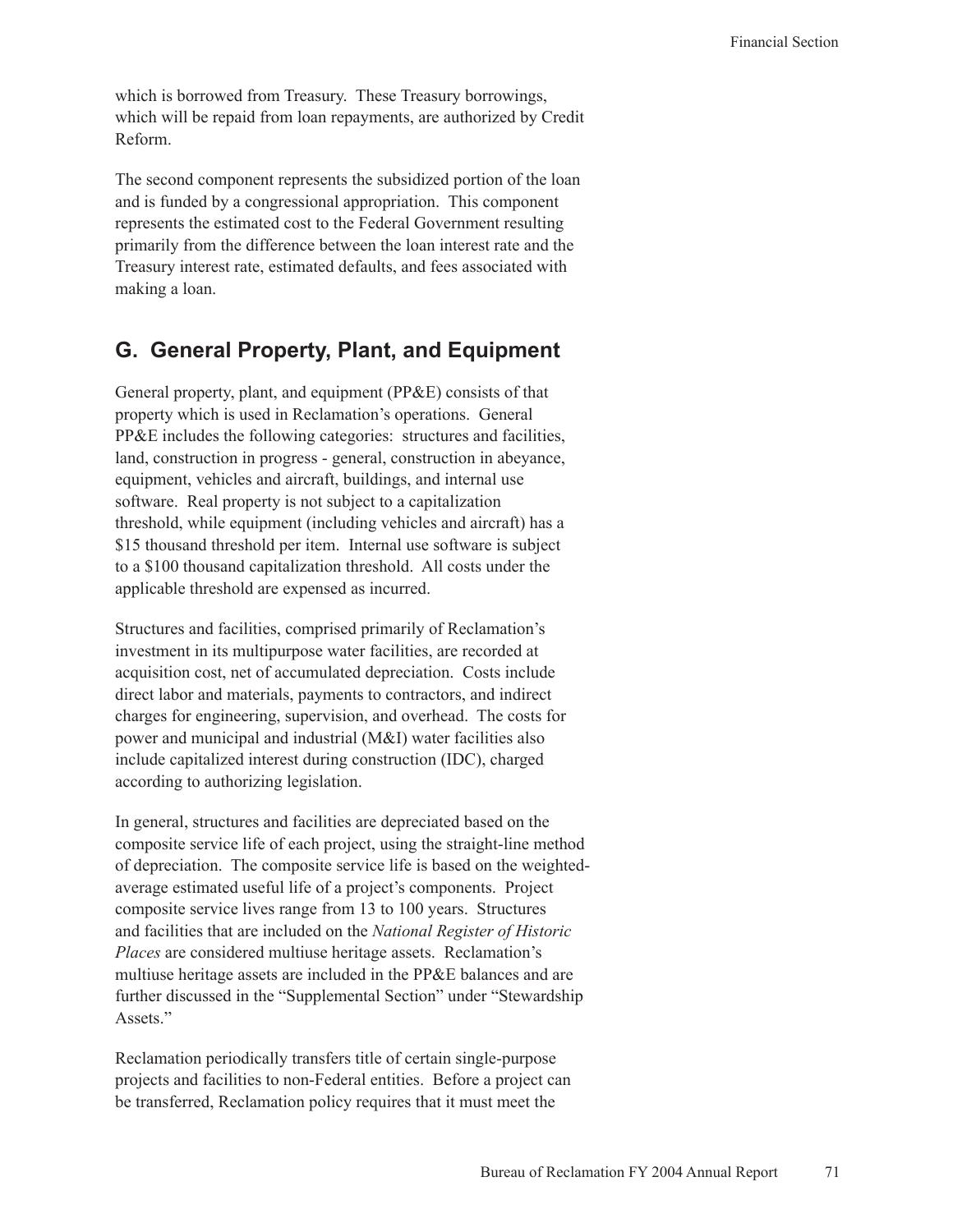following criteria: protect the Treasury's and taxpayers' financial interests; comply with applicable Federal laws; protect interstate compacts and interests; meet Native American trust responsibilities; and protect public aspects of the project. Proposed transfers require congressional authorization. The applicable net loss or net gain on disposition of assets is recorded when the transfer is completed.

The land balance is comprised of the acquisition cost of land and permanent land and water rights, as well as the costs of relocating the property of other parties and clearing the land in preparation for its intended use. Lands which were withdrawn from the public domain do not have an acquisition cost and, accordingly, are not represented in this category. Such lands are accounted for as stewardship land, discussed in the "Supplemental Section" under "Stewardship Assets<sup>"</sup>

Construction in progress is used for the accumulation of the cost of construction or major renovation of fixed assets during the construction period. Project costs are transferred from construction in progress to structures and facilities when a project or feature of a project is deemed to be substantially complete, is providing benefits and services for the intended purpose, and is generating project purpose revenue, where applicable. Until these three criteria are met, accumulated costs are retained in construction in progress.

Investigations and development costs represent expended funds for such activities as general engineering studies and surveys that are directly related to project construction. Reclamation capitalizes investigation and development costs that are incurred after the decision is made to pursue construction or after construction authorization. These capitalized costs are included in construction in progress – general. Reclamation's accounting treatment for investigation and development costs not related to project construction, incurred prior to the decision to pursue construction, or incurred before construction authorization, results in these costs being expensed as incurred.

During the construction phase, Reclamation computes imputed financing costs, referred to as IDC. IDC is the assessment of interest using a percentage rate stated in the statutory regulation which authorized the construction project for the Government borrowings to fund the project. These IDC costs are reflected in construction in progress – general. Once the project is completed and operational, the construction costs are transferred to structures and facilities and interest on investment (IOI) is computed and assessed. IOI applies to the unamortized balance of costs allocated to power, M&I water, reimbursable recreation, reimbursable fish and wildlife, and other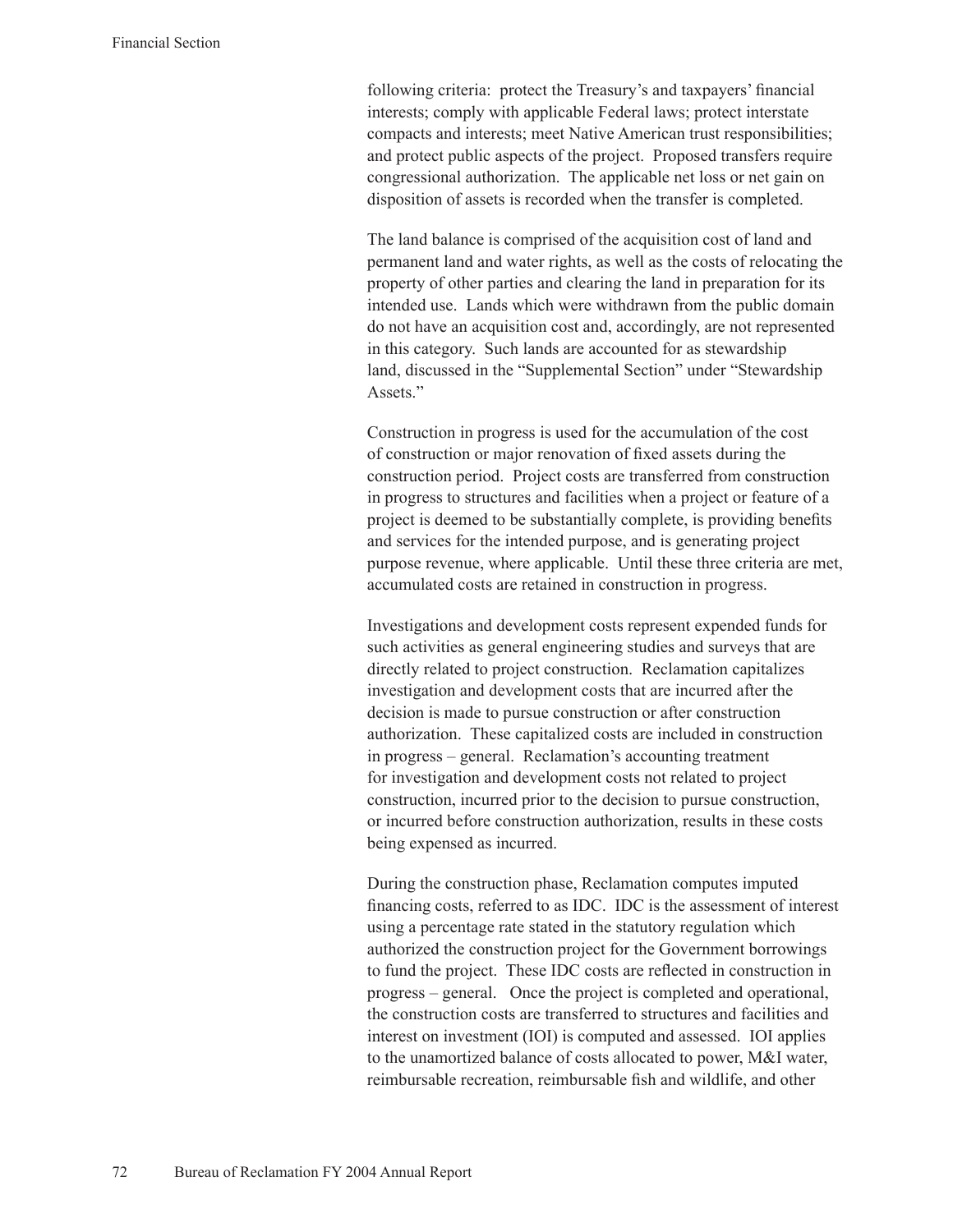interest-bearing reimbursable functions. The appropriate percentage rate for IOI is also stated in the statutory regulation which authorized the construction project. These IOI costs are reflected as expenses.

In past years, Reclamation began the planning of, and construction on, various features included in 10 projects located in Arizona, California, Colorado, North and South Dakota, and Washington, for which activities have either been placed in abeyance or intended benefits have never been provided. These capitalized costs are included in construction in abeyance. These projects were authorized to provide various benefits, among them irrigation, fish and wildlife conservation and enhancement, recreation, municipal water supplies, and flood control. Until congressional disposition of these assets is determined, maintenance costs have been, and will continue to be, budgeted and expended to minimize the erosive effects of weather and time and to keep the assets ready for potential completion. The calculation and recording of IDC is suspended after an asset is transferred to abeyance. If the asset is later transferred back to construction in progress, IDC will be retroactively computed.

Equipment is recorded at acquisition cost less depreciation which accumulates over its estimated useful life using the straight-line method. The estimated useful lives for calculating depreciation on equipment range from 5 to 20 years. When equipment is transferred within Reclamation from one project to another, the transfer is made at the net book value of the property.

Buildings consist of houses, garages, and shops owned by Reclamation and used in power, irrigation, M&I, or multipurpose operations and are not included in structures and facilities of a specific project. Buildings are valued at acquisition cost and are depreciated over their estimated useful lives using the straight-line method. The estimated useful lives for calculating depreciation on buildings range from 10 to 75 years.

Capitalized software includes commercial off-the-shelf (COTS) purchases, contractor-developed software, or internally developed software. For COTS software, the capitalized costs include the amount paid to the vendor for the software; and for contractordeveloped software, it includes the amount paid to a contractor to design, program, install, and implement the software. Capitalized costs for internally developed software include the full cost (direct and indirect) incurred during the software development stage. These capitalized costs are limited to those incurred after: (1) management authorizes and commits to a computer software project and believes that it is more likely than not that the project will be completed and the software will be used to perform the intended function with an estimated life of 2 years or more and; (2) the completion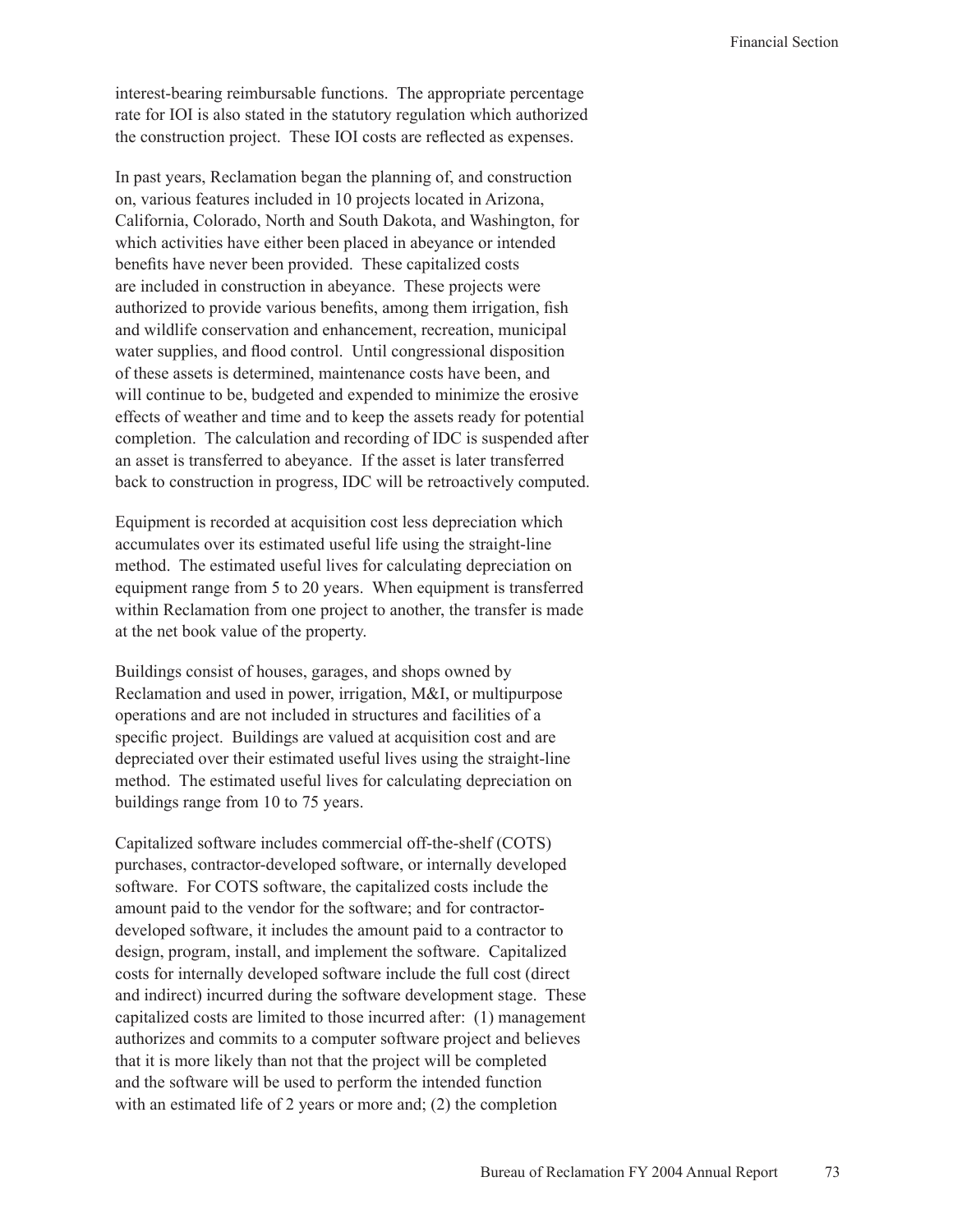of conceptual formulation, design, and testing of possible software project alternatives (the preliminary design stage). The estimated useful lives for calculating amortization of software range from 3 to 5 years.

### **H. Other Assets**

Other assets consist primarily of the net costs for power rights. Net power rights represent the original cost less the accumulated amortization of the right or privilege to use the facilities of others or the right to future power generation or power revenues when such rights are not subject to early liquidation. Amortization is calculated by using the straight-line method over the contract life of the agreement.

### **I. Liabilities**

Liabilities represent the amount of monies or other resources that are likely to be paid by Reclamation as the result of a transaction or event that has already occurred. However, no liability can be paid by Reclamation unless budgetary resources are made available through an appropriation or other funding source. The accompanying financial statements also include liabilities for which an appropriation has not been enacted and, thus, are presented as liabilities not covered by budgetary resources, for there is no certainty that an appropriation will be enacted.

Reclamation has accrued environmental liabilities where losses are determined to be probable and the amounts can be estimated. In accordance with Federal accounting guidance, the liability for future cleanup of environmental hazards is probable only when the Government is legally responsible by having created the hazard or is otherwise related to it in such a way that it is legally liable to clean up the contamination. When the Government is not legally liable, but chooses to accept financial responsibility, the event is considered to be "Government-acknowledged." Government-acknowledged events are those of financial consequence to the Federal Government because it chooses to respond to the event. When the Government accepts financial responsibility for cleanup, has an appropriation, and has begun incurring cleanup costs, then any unpaid amounts for work performed are included in accounts payable.

Changes in cleanup cost estimates are developed in accordance with Interior policy, which addresses systematic processes for cost estimating and will place added emphasis on development and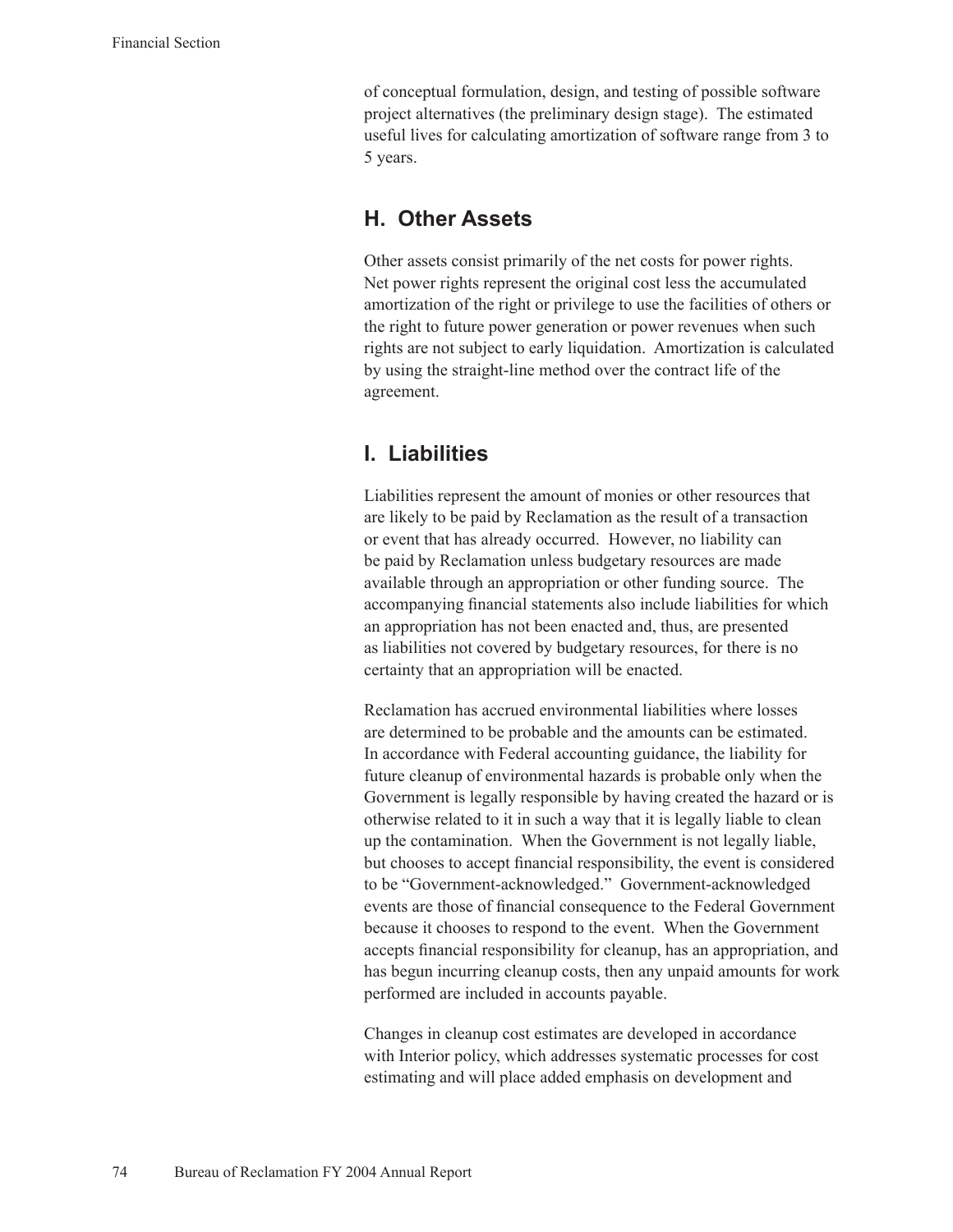retention of progress made in, and revision of, the cleanup plans, assuming current technology, laws, and regulations. There is not broad application of any particular inflation or deflation factors to prior estimates.

Contingent liabilities are evaluated on a quarterly basis, and a liability is recorded in the accounting records when an event leading to the occurrence of a liability is probable, and a reasonable estimate of the potential liability is available. Contingent liabilities involving legal claims and assertions may be paid by Treasury's Judgment Fund. Treasury provides agencies with information regarding the month and amount of payments actually made, at which time Reclamation recognizes the imputed financing source and cost. Dependent upon the nature of the claims, certain payments made by Treasury's Judgment Fund may be subject to repayment by Reclamation. In these instances, a liability is recognized rather than an imputed financing source.

### **J. Accrued Leave**

Annual leave is accrued as it is earned by employees, and it is included as part of accrued payroll and benefits. This accrual is reduced as annual leave is used. Sick leave is expensed as used, with no liability recognized for unused amounts.

# **K. Retirement and Other Benefits**

Reclamation employees belong to either the Civil Service Retirement System (CSRS) or the Federal Employees Retirement System (FERS). Reclamation and its employees contribute to these systems. Both are contributory pension plans. Although Reclamation funds a portion of pension benefits under CSRS and FERS relating to its employees and makes the necessary payroll withholdings from them, it does not report assets associated with these benefit plans. Such amounts are maintained and reported by the Office of Personnel Management (OPM). In accordance with the *Statement of Federal Financial Accounting Standards* (SFFAS) No. 5, "Accounting for Liabilities of the Federal Government," Reclamation recorded the FY 2004 and 2003 estimated cost of pension and other retirement benefits and the associated imputed financing sources which are paid by the Office of Personnel Management on its behalf. Reclamation funds are not used to pay the cost of these benefits but are a Reclamation operating expense that is reflected as part of the cost of doing business. The estimated cost of pension and other retirement benefits computation rates are provided by OPM actuaries to the employer agencies.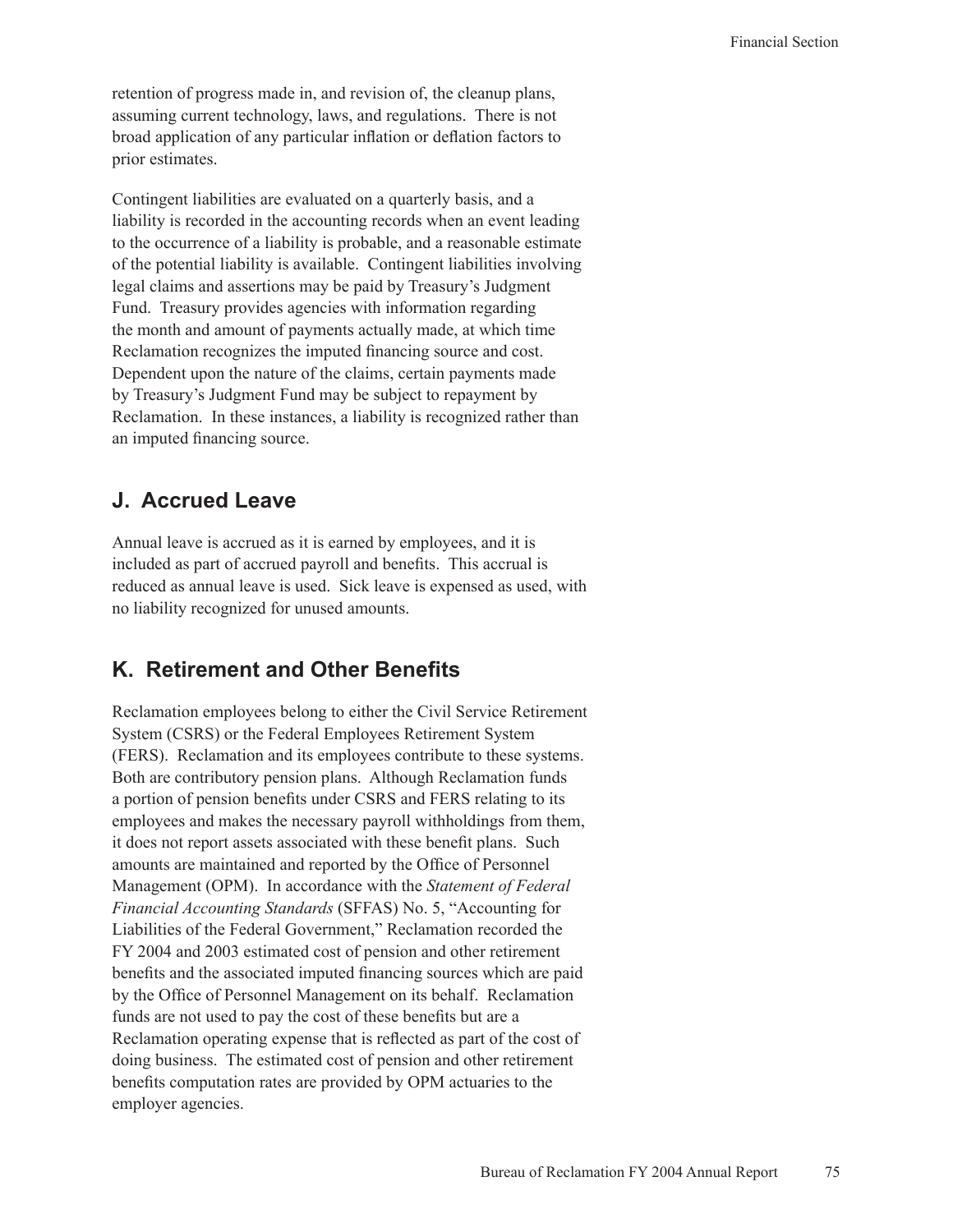The Department of Labor (DOL) administers the Workers' Compensation Program on behalf of the Federal Government, and all payments to Workers' Compensation Program beneficiaries are made by DOL. Reclamation has two types of liabilities related to workers' compensation. First, Reclamation records a liability to DOL for the amount of actual payments made by DOL but not yet reimbursed by Reclamation. Reclamation reimburses DOL for these payments as funds are appropriated for this purpose. There is generally a 2- to 3-year time period between payment by DOL and receipt of appropriations by Reclamation. Second, Reclamation records an actuarial liability for the estimated amount of future payments for workers' compensation benefits. This actuarial liability represents the present value of the total expected liability for death, disability, medical, and miscellaneous costs for approved compensation cases. DOL determines this component on an annual basis which considers historical benefit payment patterns, wage inflation factors, medical inflation factors, and other variables. Posting of this unfunded liability is in accordance with SFFAS No. 4, "Managerial Cost Accounting: Concepts and Standards for the Federal Government."

### **L. Revenues and Financing Sources**

#### *Exchange Revenues*

Exchange revenues earned by Reclamation are classified according to their appropriate responsibility segments and are presented on the Consolidated Statements of Net Cost, in order to match these revenues with their associated costs. Primary examples of exchange revenues are those received from water and power sales, as well as revenue from services provided on a reimbursable basis to governmental and public entities. Exchange revenues are recognized at the time goods or services are provided.

In the case of certain water sales, customers remit funds in advance to Reclamation for their share of the O&M costs pertaining to the facility delivering the water. Generally, a cost allocation process is used to allocate these O&M costs to water customers and recognize the related revenue.

#### *Non-exchange Revenues and Other Financing Sources*

Non-exchange revenues are presented as financing sources on the Consolidated Statement of Changes in Net Position. Non-exchange revenues are inflows of resources, both monetary and non-monetary, that the Government demands by its sovereign power or receives by donation or transfer.

Royalties and other revenue transfers are considered financing sources to Reclamation and are presented on the Consolidated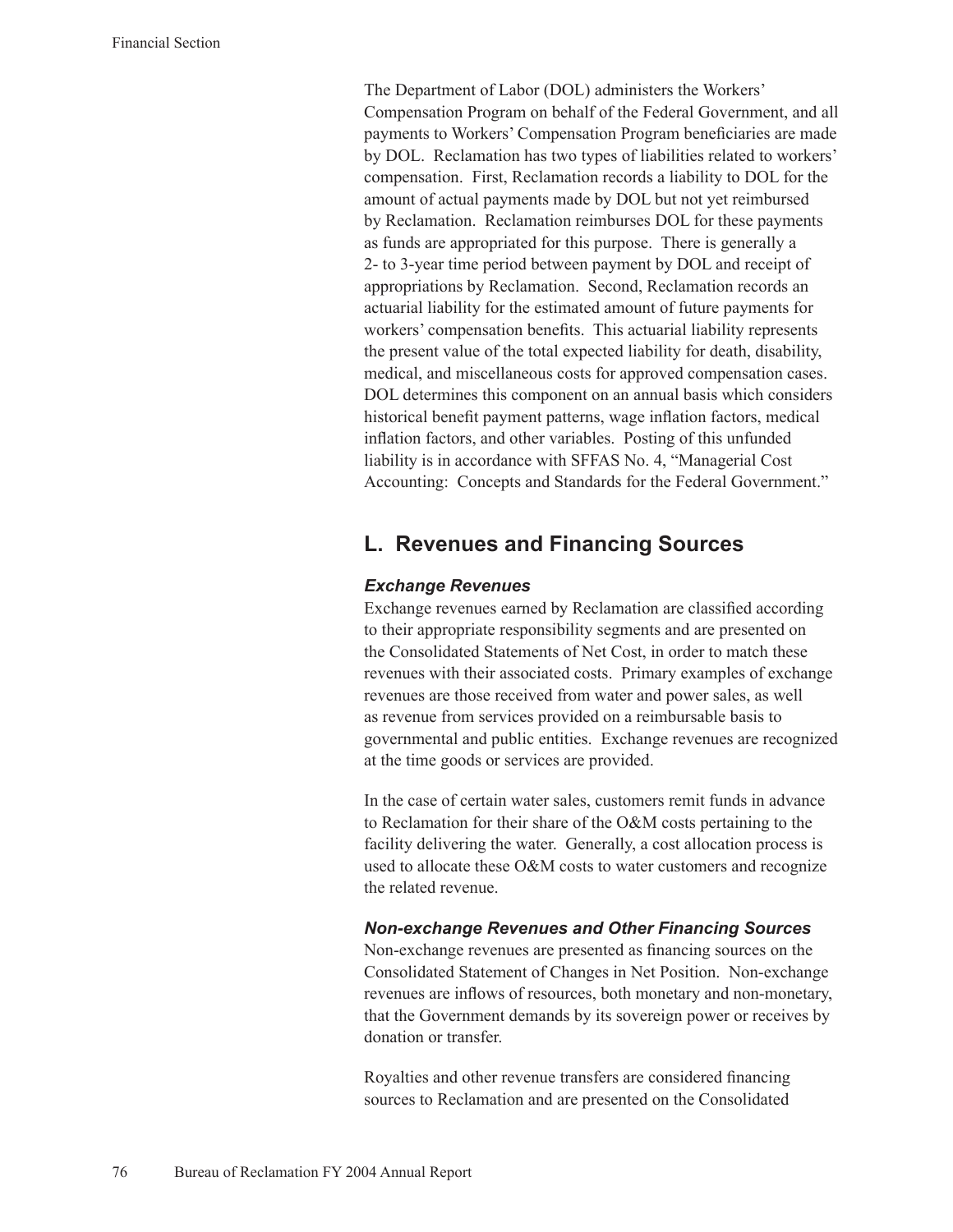Statement of Changes in Net Position. These financing sources are accretions to the Reclamation Fund, received due to legislative requirement and for which no matching costs were incurred by Reclamation.

Appropriations used is the current reporting period reduction of unexpended appropriations (component of net position), which is recognized as a financing source when goods and services are received and budgetary expenditures are recorded. Appropriations used consist of activities which are funded by Treasury's General Fund and exclude those funded by other sources such as the Reclamation Fund, revolving, permanent, or special receipt funds.

Imputed financing sources are a type of non-exchange revenue recognized when operating costs of Reclamation are incurred by funds appropriated to other Federal agencies. For example, certain costs of retirement programs are paid by OPM, and certain legal judgments against Reclamation are paid from the Judgment Fund maintained by Treasury.

When costs that are identifiable to Reclamation and directly attributable to Reclamation's operations are paid by other agencies, Reclamation recognizes these amounts as operating expenses of Reclamation. Generally, Reclamation is not obligated to repay these costs. Because some of these costs, namely interest during construction, are capitalized, the total imputed cost, included in the Consolidated Statements of Net Cost and the Consolidated Statement of Financing, will not equal the total imputed financing source as shown on the Consolidated Statement of Changes in Net Position.

#### *Revenue from Recovery of Reimbursable Capital Costs*

To repay a portion of the Federal investment allocated to the construction of reimbursable irrigation and M&I water facilities, Reclamation enters into long-term repayment contracts and water service contracts with non-Federal (public) water users who receive benefits from these facilities in exchange for annual payments. Also, power marketing agencies enter into agreements with power users, on Reclamation's behalf, to recover capital investment costs allocated to power. Costs associated with multipurpose plants are allocated to the various purposes (principally, power, irrigation, M&I water, fish and wildlife enhancement, recreation, and flood control) through a cost allocation process. Generally, only those costs associated with power, irrigation, and M&I water are reimbursable. Costs associated with purposes such as fish and wildlife enhancement, recreation, and flood control can be non-reimbursable. The typical repayment contract term is up to 40 years but may extend to 50 years or more if authorized by the Congress.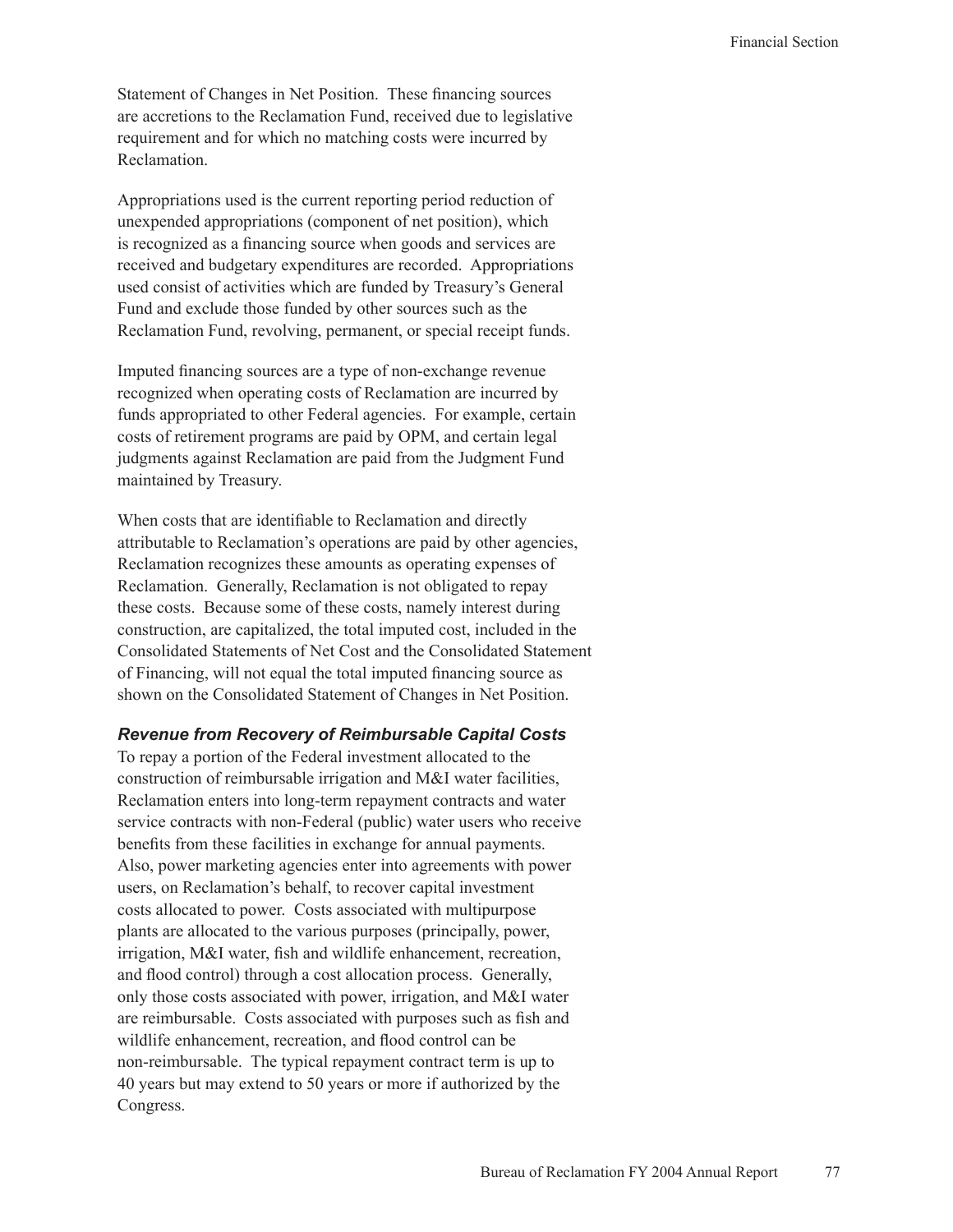Unmatured repayment contracts are not reflected on the Consolidated Balance Sheet. When the annual amount becomes due each year, a current accounts receivable and a current period exchange revenue are recorded. The amounts owed to Reclamation under unmatured repayment contracts were \$2.7 billion and \$2.6 billion, as of September 30, 2004, and 2003, respectively.

Under water service contracts and power sales, reimbursable capital costs are recovered through water and power ratesetting processes. Such rates include capital cost factors, among other components, for recovering the reimbursable capital cost over the applicable future payment period. For sales of water and power, a receivable and corresponding exchange revenue is recognized when the water or power has been delivered and billed to the customer.

### **M. Use of Estimates**

The preparation of financial statements requires management of Reclamation to make a number of estimates and assumptions relating to the reported amount of assets and liabilities at the date of the financial statements and the reported amounts of revenues and expenses during the period. Significant items subject to such estimates and assumptions include the carrying amount of general PP&E, valuation allowances for receivables, environmental and legal liabilities, obligations related to contracts in progress, and obligations related to employee benefits. Actual results could differ from those estimates.

# **N. Accounting Standards and Guidance Currently Under Review – Recently Issued Technical Release Exposure Draft**

Pursuant to congressional appropriation and other legislative acts, Reclamation transfers funds from the Reclamation Fund to the Western Area Power Administration (Western), a component entity of the Department of Energy. These transfers are to fund hydropower transmission capital investment and O&M activities. Western recovers these capital investments, associated interest, and O&M costs through user fees collected from the sale of power and, subsequently, deposits amounts recovered into the Reclamation Fund.

These transfers, and subsequent recoveries, are recorded in the Reclamation Fund as transfers in/out without reimbursement on the Consolidated Statement of Changes in Net Position in accordance with SFFAS No. 7, "Accounting for Revenue and Other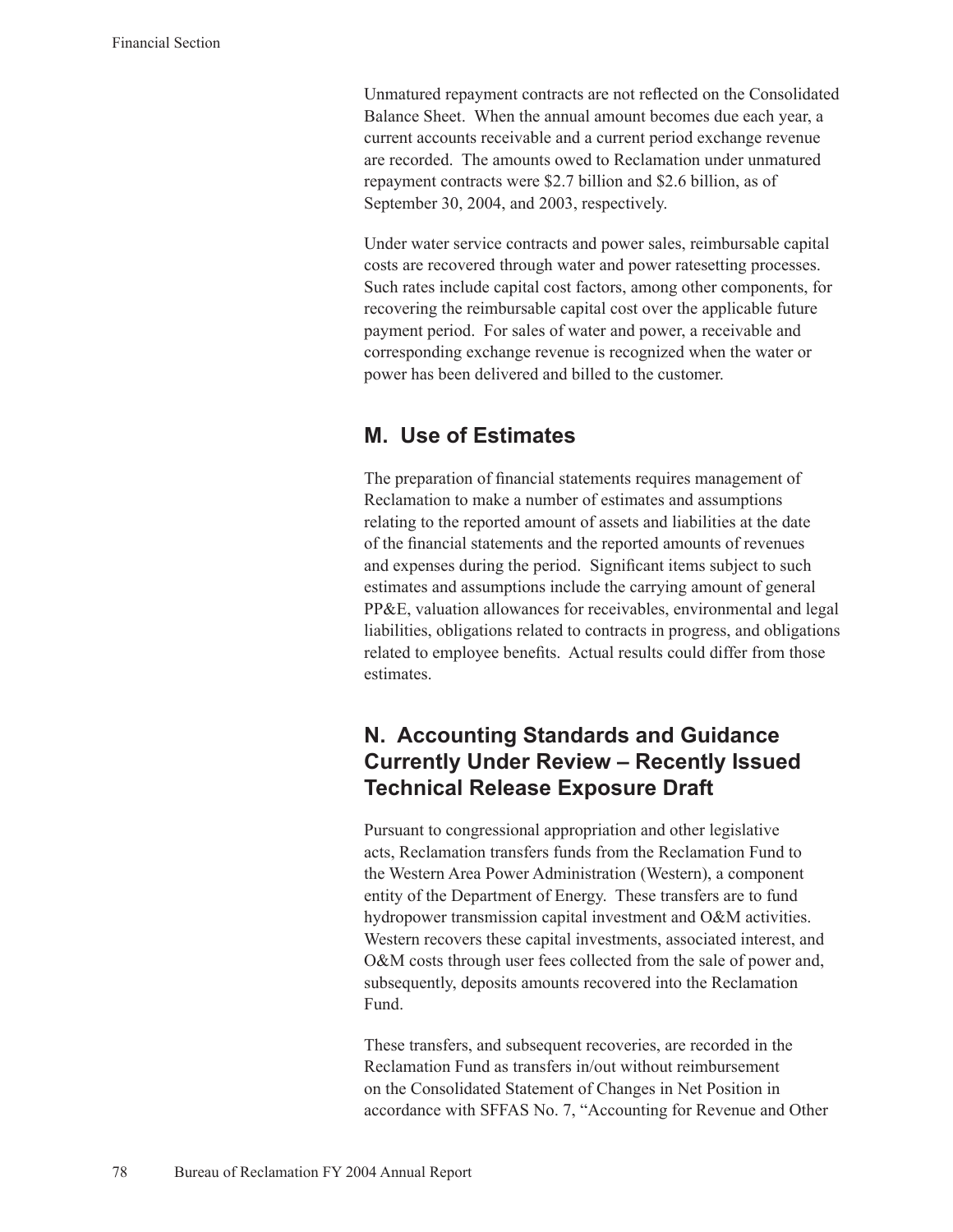Financing Sources," and using current Treasury Standard General Ledger guidance. Transfers out to Western are recorded at the time appropriations are made available through the Congress and Treasury. Cost recoveries are recorded as transfers in upon receipt in the Reclamation Fund.

During FY 2003, OMB began a project to review the accounting and reporting of the foregoing transactions by requesting interpretation and guidance from the Accounting and Auditing Policy Committee (AAPC) of the FASAB. In August 2004, the AAPC released a Federal Financial Accounting and Auditing Technical Release exposure draft for comment, entitled *Recognition of the Transfer of Funds Between Interior's Reclamation Fund and Energy's Western Area Power Administration: In Accordance with SFFAS 1, Accounting for Selected Assets and Liabilities, and SFFAS 5, Accounting for Liabilities of the Federal Government*. Comments were requested by September 20, 2004, and the document is to be discussed at a future FASAB meeting in FY 2005. The FASAB will then take all commentary under consideration and make a final determination as to whether the final draft of the technical release will be issued.

If approved, the technical release will become effective 45 days after the FASAB agrees to its release. This will occur subsequent to the release of this FY 2004 Annual Report. As such, if this technical release is approved, Reclamation will prospectively reclassify the net unrecovered amount from Western as an intragovernmental receivable, with the net cumulative transfers previously recorded correspondingly reversed in FY 2005. The net cumulative unrecovered transfers between the Reclamation Fund and Western as of September 30, 2004, and 2003 are approximately \$2.3 to \$3.1 billion and \$2.1 to \$3.0 billion, respectively. There are various financial components included in this range of unrecovered transfers, and further guidance must be received and reviewed in order to determine which of these components are recoverable. Further, Reclamation has not completed its analysis of the impact of the technical release on projects other than those funded by the Reclamation Fund as of the date of this report.

# **Note 2. Asset Analysis**

Assets of Reclamation include entity, restricted (component of entity assets), and non-entity assets. Entity assets are those currently available for use by Reclamation. Restricted assets consist of the Reclamation Fund and other unavailable receipt accounts. Restricted assets cannot be used until appropriated by the Congress. Non-entity assets are not available to finance Reclamation's operations. These items consist of various receivables due from the public that, when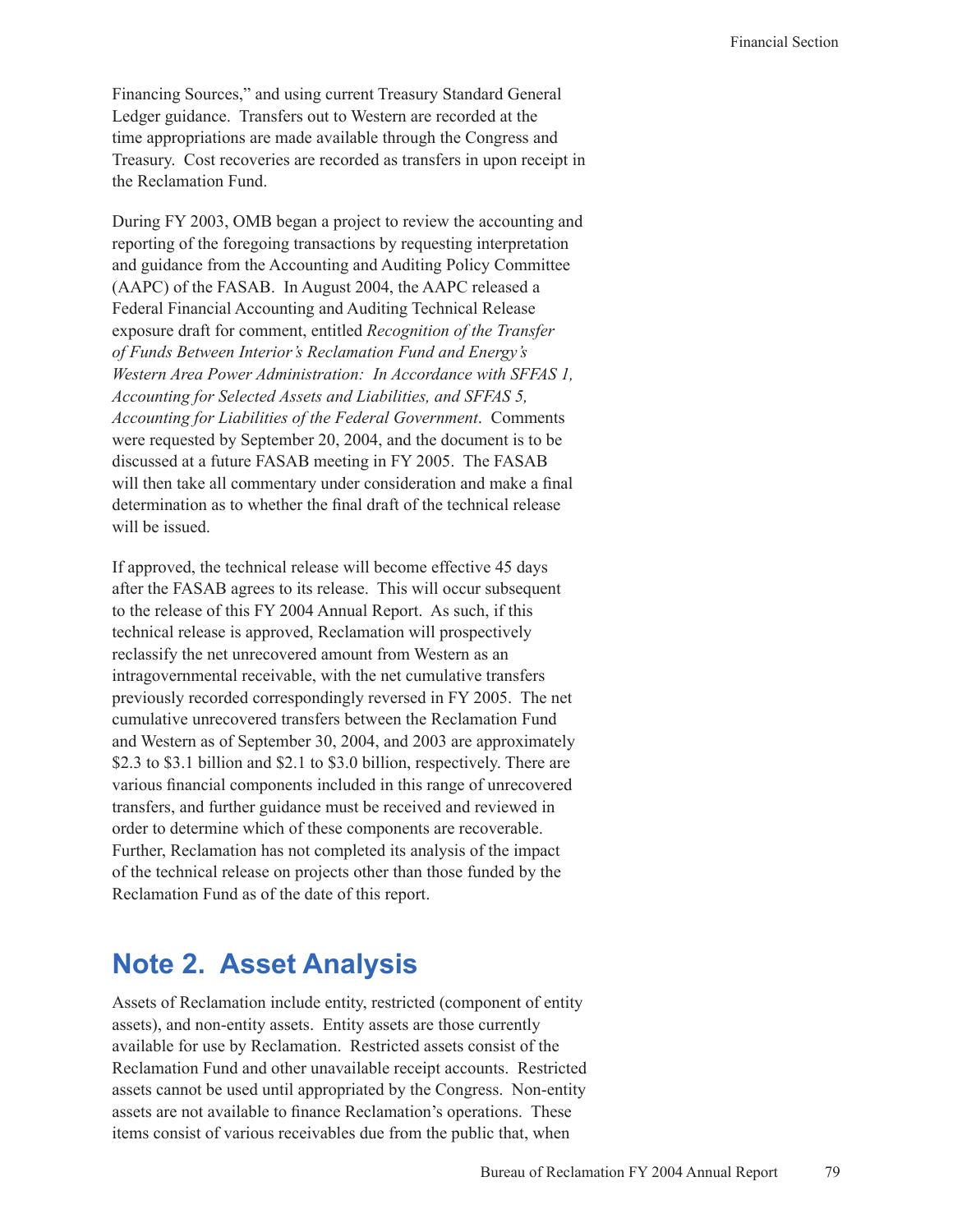collected, are deposited into Treasury's General Fund. Reclamation's assets as of September 30, 2004, and 2003 are summarized in the following tables.

#### **Asset Analysis** As of September 30, 2004 (In Thousands)

|                                             | <b>Entity</b> |            | <b>Restricted</b> |    | <b>Non-Entity</b> |    | Total      |
|---------------------------------------------|---------------|------------|-------------------|----|-------------------|----|------------|
| <b>ASSETS</b>                               |               |            |                   |    |                   |    |            |
| Intragovernmental Assets:                   |               |            |                   |    |                   |    |            |
| Fund Balance with Treasury                  | \$            | 1.319.617  | \$<br>3,913,990   | \$ |                   | \$ | 5,233,607  |
| Accounts and Interest Receivable, Net       |               | 9,471      | 342,294           |    |                   |    | 351,765    |
| Advances and Prepayments                    |               | 1,236      |                   |    |                   |    | 1,236      |
| <b>Total Intragovernmental Assets</b>       |               | 1,330,324  | 4,256,284         |    |                   |    | 5,586,608  |
| Cash                                        |               | 91         |                   |    |                   |    | 91         |
| Accounts and Interest Receivable, Net       |               | 28,312     | 3,780             |    | 87                |    | 32,179     |
| Loans and Interest Receivable, Net          |               | 110,147    | 35,804            |    | 20.949            |    | 166,900    |
| General Property, Plant, and Equipment, Net |               | 13,065,549 |                   |    |                   |    | 13,065,549 |
| Other:                                      |               |            |                   |    |                   |    |            |
| Advances and Prepayments                    |               | 21,612     |                   |    |                   |    | 21,612     |
| Other Assets, Net                           |               | 170,371    |                   |    |                   |    | 170,371    |
| <b>Total Assets</b>                         |               | 14,726,406 | \$<br>4,295,868   | \$ | 21,036            | \$ | 19,043,310 |

#### **Asset Analysis**

As of September 30, 2003

<sup>(</sup>In Thousands)

|                                             | Entity          | <b>Restricted</b> | <b>Non-Entity</b> | Total            |
|---------------------------------------------|-----------------|-------------------|-------------------|------------------|
| <b>ASSETS</b>                               |                 |                   |                   |                  |
| Intragovernmental Assets:                   |                 |                   |                   |                  |
| <b>Fund Balance with Treasury</b>           | \$<br>1,247,956 | \$<br>3,471,752   | \$                | \$<br>4,719,708  |
| Accounts and Interest Receivable, Net       | 16,007          | 195,211           |                   | 211,218          |
| Advances and Prepayments                    | 1.759           |                   |                   | 1,759            |
| Total Intragovernmental Assets              | 1,265,722       | 3,666,963         |                   | 4,932,685        |
| Cash                                        | 107             |                   |                   | 107              |
| Accounts and Interest Receivable, Net       | 15,721          | 2,484             | 7                 | 18,212           |
| Loans and Interest Receivable, Net          | 106,775         | 37,648            | 22,198            | 166,621          |
| General Property, Plant, and Equipment, Net | 13,055,281      |                   |                   | 13,055,281       |
| Other:                                      |                 |                   |                   |                  |
| Advances and Prepayments                    | 11,666          |                   |                   | 11,666           |
| Other Assets, Net                           | 179,001         |                   |                   | 179,001          |
| <b>Total Assets</b>                         | 14,634,273      | \$<br>3,707,095   | \$<br>22,205      | \$<br>18,363,573 |

# **Note 3. Fund Balance with Treasury**

Reclamation's Fund Balance with Treasury and the Status of Fund Balance with Treasury as of September 30, 2004, and 2003 are shown in the following table.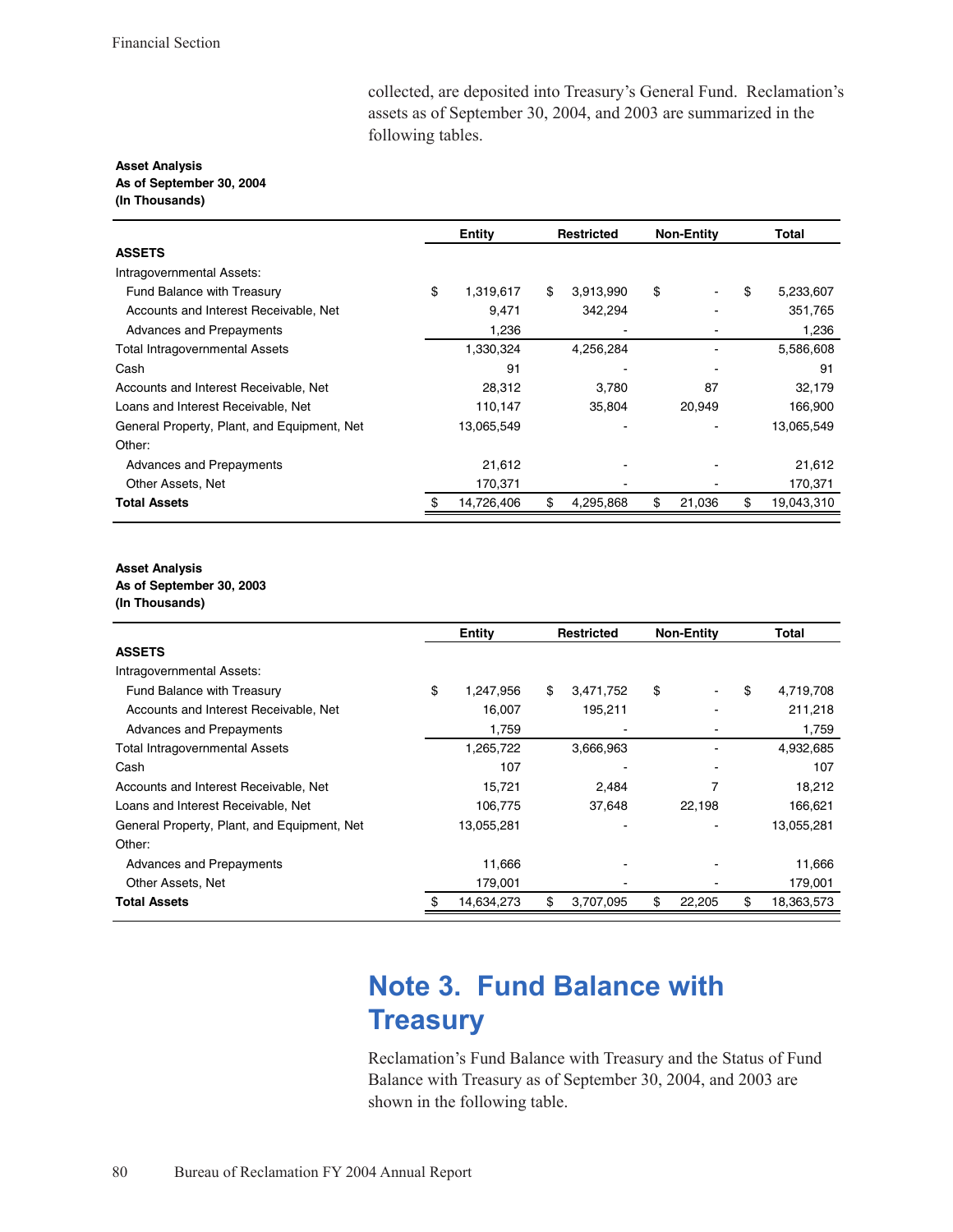#### **Fund Balance with Treasury** As of September 30, 2004, and 2003 (In Thousands)

|                                                | 2004          | 2003            |
|------------------------------------------------|---------------|-----------------|
| <b>Fund Balance with Treasury by Fund Type</b> |               |                 |
| <b>General Funds</b>                           | \$<br>709,493 | \$<br>700,372   |
| <b>Special Funds</b>                           | 4,014,045     | 3,569,324       |
| <b>Revolving Funds</b>                         | 445,098       | 371,613         |
| <b>Trust Funds</b>                             | 43.524        | 48.045          |
| Other Fund Types                               | 21,447        | 30,354          |
| Total Fund Balance with Treasury               | 5,233,607     | \$<br>4,719,708 |
| <b>Status of Fund Balance with Treasury</b>    |               |                 |
| Unobligated:                                   |               |                 |
| Available                                      | \$<br>605,352 | \$<br>572,131   |
| Unavailable                                    | 3,938,917     | 3,502,943       |
| Obligated Balance Not Yet Disbursed            | 689,338       | 644,634         |
| Total Status of Fund Balance with Treasury     | 5,233,607     | \$<br>4,719,708 |

Obligated and unobligated balances reported for the Status of Fund Balance with Treasury do not agree with the obligated and unobligated balances reported on the Combined Statement of Budgetary Resources because the Fund Balance with Treasury amounts include items for which budgetary resources are not recorded, such as the fund balance in unavailable receipt accounts, allocation transfer accounts, and deposit and clearing accounts. The unavailable receipt accounts category includes the Reclamation Fund, which had a balance of \$3.9 billion and \$3.5 billion as of September 30, 2004, and 2003, respectively.

# **Note 4. Accounts and Interest Receivable, Net**

The following tables show the status of accounts receivable as of September 30, 2004, and 2003.

#### **Accounts and Interest Receivable, Due from Federal Entities** As of September 30, 2004, and 2003 (In Thousands)

| 2004 | 2003                  |
|------|-----------------------|
|      |                       |
| -SG  | S<br>1.488<br>$\sim$  |
|      | 209,730               |
|      | \$211,218             |
|      | 351.765<br>\$ 351.765 |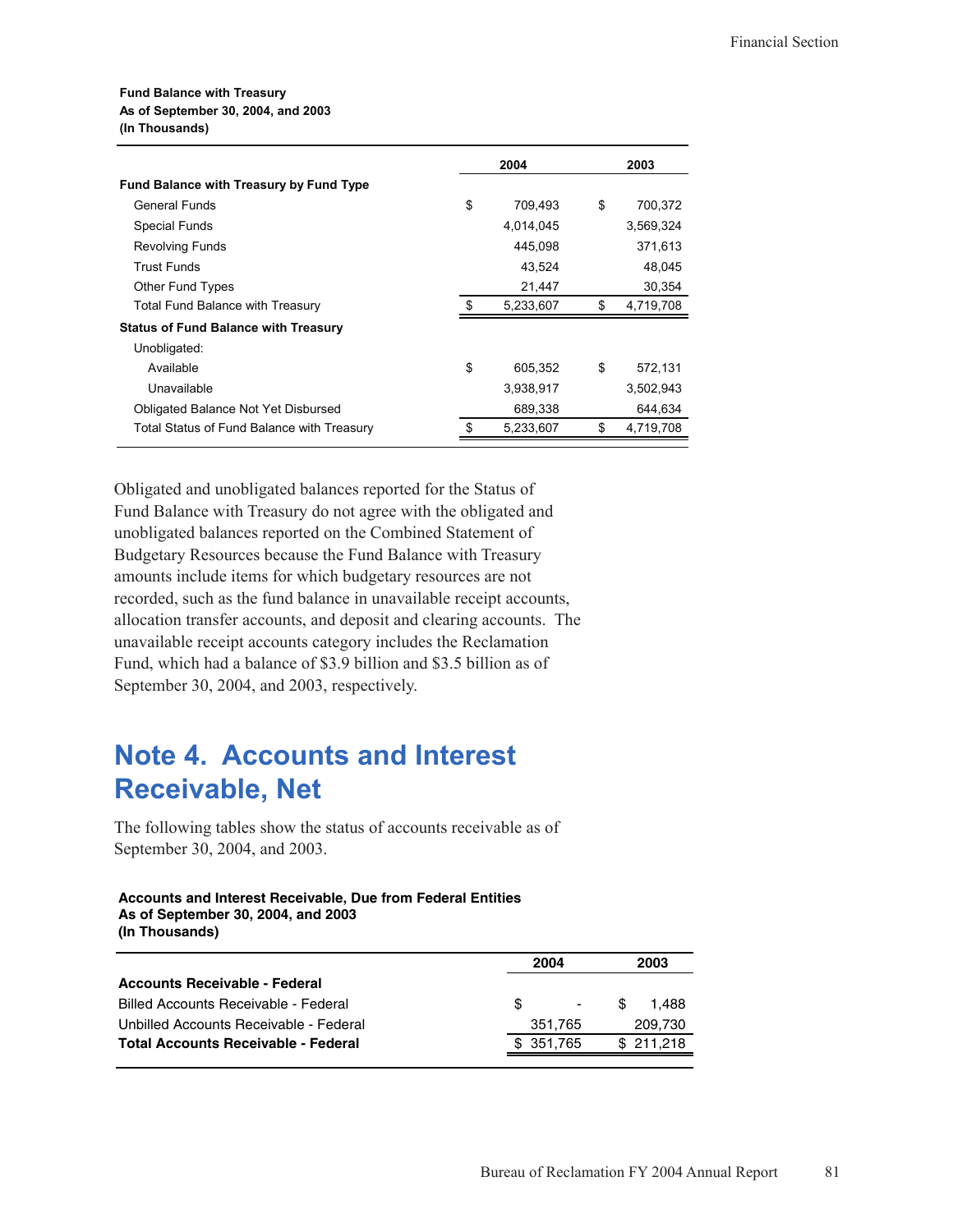Unbilled Accounts Receivable – Federal consists primarily of accrued minerals lease revenue (royalties) which has not yet been transferred to Reclamation by the Minerals Management Service. All accounts receivable due from other Federal entities are considered current and fully collectible.

#### Accounts and Interest Receivable, Net, Due from the Public As of September 30, 2004, and 2003 (In Thousands)

|                                                             |    | 2004    | 2003         |
|-------------------------------------------------------------|----|---------|--------------|
| <b>Accounts Receivable - Public</b>                         |    |         |              |
| Current                                                     | \$ | 9,316   | \$<br>11.237 |
| 1-180 Days Past Due                                         |    | 699     | 1,429        |
| 181-365 Days Past Due                                       |    | 243     | 5,964        |
| Over 1 Year Past Due                                        |    | 6,462   | 2,433        |
| Total Billed Accounts Receivable - Public                   |    | 16,720  | 21,063       |
| Unbilled Accounts Receivable - Public                       |    | 22,727  | 5,901        |
| Total Accounts Receivable - Public                          |    | 39,447  | 26,964       |
| Allowance for Doubtful Accounts - Public                    |    | (7,268) | (8, 752)     |
| <b>Total Accounts Receivable - Public, Net of Allowance</b> | £. | 32,179  | \$<br>18,212 |
| <b>Change in Allowance for Doubtful Accounts - Public</b>   |    |         |              |
| Allowance for Doubtful Accounts, Beginning Balance          | \$ | 8,752   | \$<br>2,739  |
| Additions                                                   |    | 6,805   | 10,084       |
| Deletions                                                   |    | (8,289) | (4,071)      |
| <b>Allowance for Doubtful Accounts, Ending Balance</b>      | \$ | 7,268   | \$<br>8,752  |

# **Note 5. Loans and Interest Receivable, Net**

Entity and non-entity loan balances are combined and presented together here and in the consolidated financial statements. Nonentity loans are disclosed in Note 2, Asset Analysis. The following tables show the status of the loans receivable and associated interest receivable as of September 30, 2004, and 2003.

Loans and Interest Receivable, Net As of September 30, 2004 (In Thousands)

| <b>Direct Loan Programs</b>                  | Loans<br>Receivable,<br>Gross |         |    |    |    |          | <b>Interest</b><br>Receivable |          |     |         | <b>Allowance for</b><br><b>Loan Losses</b> |  | <b>Allowance for</b><br><b>Subsidy Cost</b><br>(Present Value) |  |  | Loans and<br><b>Interest</b><br>Receivable, Net |
|----------------------------------------------|-------------------------------|---------|----|----|----|----------|-------------------------------|----------|-----|---------|--------------------------------------------|--|----------------------------------------------------------------|--|--|-------------------------------------------------|
| Direct Loans Obligated Prior to FY 1992:     |                               |         |    |    |    |          |                               |          |     |         |                                            |  |                                                                |  |  |                                                 |
| <b>Small Reclamation Projects Act</b>        | \$                            | 40.417  | \$ | 79 | \$ | (7, 255) | \$                            |          | \$  | 33,241  |                                            |  |                                                                |  |  |                                                 |
| Distribution System Loans Act                |                               | 3.953   |    |    |    |          |                               |          |     | 3.953   |                                            |  |                                                                |  |  |                                                 |
| <b>Rural Development Policy Act</b>          |                               | 19,073  |    |    |    |          |                               |          |     | 19,073  |                                            |  |                                                                |  |  |                                                 |
| <b>Rehabilitation and Betterment Act</b>     |                               | 47      |    |    |    |          |                               |          |     | 47      |                                            |  |                                                                |  |  |                                                 |
| Drought Relief                               |                               | 439     |    |    |    |          |                               |          |     | 439     |                                            |  |                                                                |  |  |                                                 |
| <b>Total Direct Loans Obligated Prior to</b> |                               |         |    |    |    |          |                               |          |     |         |                                            |  |                                                                |  |  |                                                 |
| FY 1992                                      |                               | 63.929  |    | 79 |    | (7, 255) |                               |          |     | 56,753  |                                            |  |                                                                |  |  |                                                 |
| Direct Loans Obligated After FY 1991:        |                               |         |    |    |    |          |                               |          |     |         |                                            |  |                                                                |  |  |                                                 |
| <b>Small Reclamation Projects Act</b>        |                               | 119,624 |    |    |    |          |                               | (9, 477) |     | 110,147 |                                            |  |                                                                |  |  |                                                 |
| <b>Total Direct Loans</b>                    |                               | 183.553 | \$ | 79 |    | (7, 255) | \$.                           | (9.477)  | \$. | 166.900 |                                            |  |                                                                |  |  |                                                 |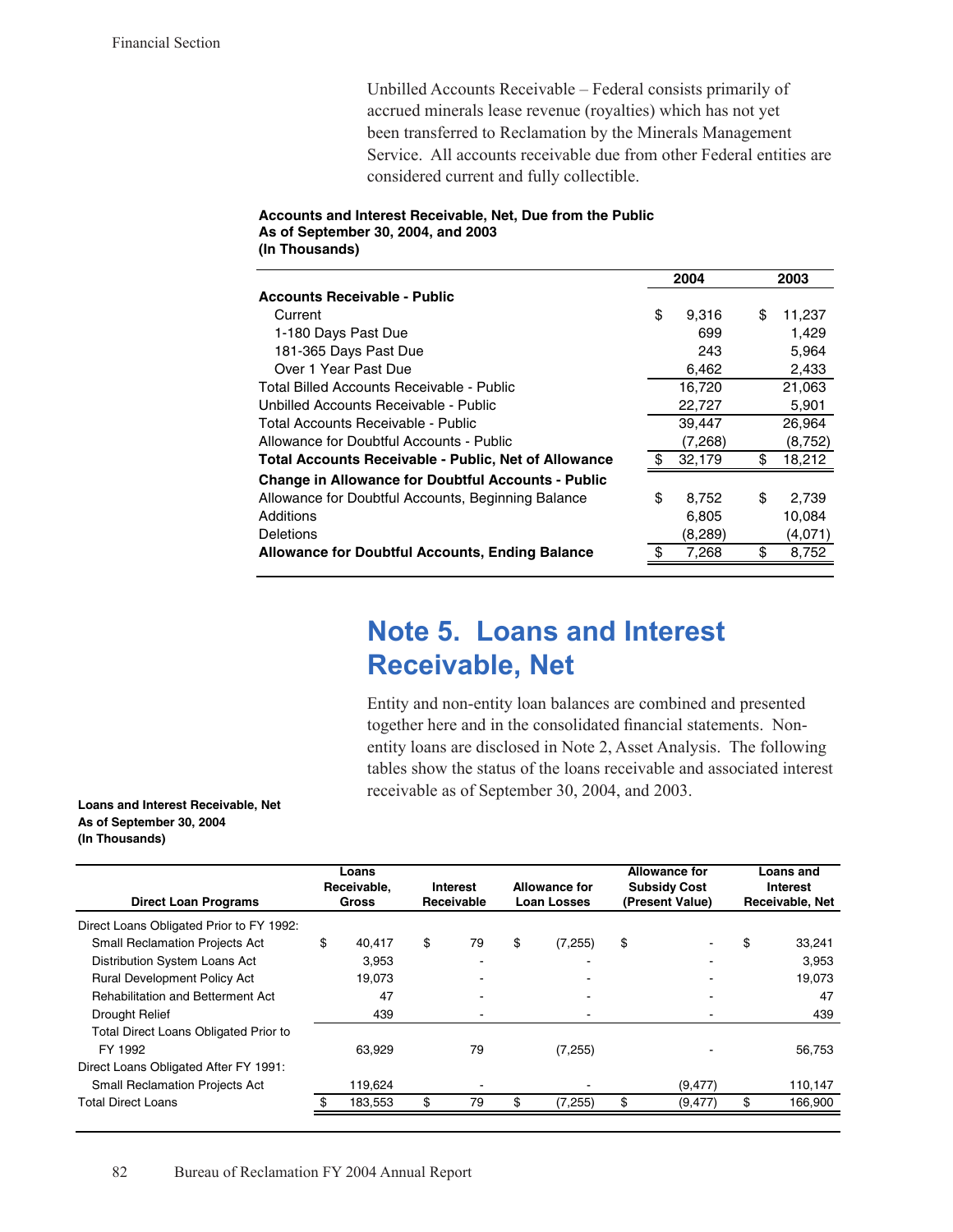#### Loans and Interest Receivable, Net As of September 30, 2003 (In Thousands)

| <b>Direct Loan Programs</b>                  |    | Loans<br>Receivable,<br>Gross |    |     |    | <b>Interest</b><br>Receivable | <b>Allowance for</b><br><b>Loan Losses</b> |     | <b>Allowance for</b><br><b>Subsidy Cost</b><br>(Present Value) |  | Loans and<br><b>Interest</b><br>Receivable, Net |
|----------------------------------------------|----|-------------------------------|----|-----|----|-------------------------------|--------------------------------------------|-----|----------------------------------------------------------------|--|-------------------------------------------------|
| Direct Loans Obligated Prior to FY 1992:     |    |                               |    |     |    |                               |                                            |     |                                                                |  |                                                 |
| <b>Small Reclamation Projects Act</b>        | \$ | 42,842                        | \$ | 933 | \$ | (8, 188)                      | \$                                         | \$  | 35,587                                                         |  |                                                 |
| Distribution System Loans Act                |    | 4,246                         |    |     |    |                               |                                            |     | 4.246                                                          |  |                                                 |
| <b>Rural Development Policy Act</b>          |    | 19,399                        |    |     |    |                               |                                            |     | 19,399                                                         |  |                                                 |
| <b>Rehabilitation and Betterment Act</b>     |    | 84                            |    |     |    |                               |                                            |     | 84                                                             |  |                                                 |
| Drought Relief                               |    | 560                           |    |     |    | (30)                          |                                            |     | 530                                                            |  |                                                 |
| <b>Total Direct Loans Obligated Prior to</b> |    |                               |    |     |    |                               |                                            |     |                                                                |  |                                                 |
| FY 1992                                      |    | 67.131                        |    | 933 |    | (8,218)                       |                                            |     | 59,846                                                         |  |                                                 |
| Direct Loans Obligated After FY 1991:        |    |                               |    |     |    |                               |                                            |     |                                                                |  |                                                 |
| <b>Small Reclamation Projects Act</b>        |    | 121,134                       |    |     |    |                               | (14, 359)                                  |     | 106,775                                                        |  |                                                 |
| <b>Total Direct Loans</b>                    |    | 188,265                       | \$ | 933 | \$ | (8,218)                       | (14, 359)                                  | \$. | 166,621                                                        |  |                                                 |
|                                              |    |                               |    |     |    |                               |                                            |     |                                                                |  |                                                 |

All Credit Reform loans are categorized under the Small Reclamation Projects Act Loan Program. Reclamation had seven Credit Reform loans outstanding as of September 30, 2004, and 2003, totaling \$120 million and \$121 million, respectively. New loan amounts of \$4 million and \$800 thousand were disbursed during FY 2004 and 2003, with related administrative expenses of \$113 thousand and \$119 thousand, respectively. For FY 2004 and 2003, there are no additional loan appropriations; therefore, there is no budget subsidy rate. The subsidy expense reported for FY 2003 includes modifications and re-estimates. In FY 2003, a technical re-estimate of the subsidy allowance resulted in a net decrease of this allowance. The technical re-estimate adjusted for differences between the original projection of cash flows that were expected versus actual cash flows. The subsidy cost allowance as of September 30, 2004, and 2003 is shown in the following table.

#### **Schedule for Reconciling Subsidy Cost Allowance Balances** (Post-1991 Direct Loans) As of and for the Years Ended September 30, 2004, and 2003

# (In Thousands)

|                                                                 | 2004         | 2003         |
|-----------------------------------------------------------------|--------------|--------------|
| Beginning Balance of the Subsidy Cost Allowance                 | \$<br>14.359 | \$<br>34.234 |
| Add: Subsidy Expense for Direct Loans Disbursed During the      |              |              |
| Reporting Years by Component - Interest Rate Differential Costs | 2            | 438          |
| Adjustments: Subsidy Allowance Amortization                     | (4,884)      | (6,445)      |
| Ending Balance of the Subsidy Cost Allowance Before             |              |              |
| Re-estimates                                                    | 9.477        | 28.227       |
| Add (Subtract) Subsidy Re-estimates by Component:               |              |              |
| Technical/Default Re-estimate                                   |              | (13,868)     |
| Ending Balance of the Subisdy Cost Allowance                    | \$<br>9.477  | \$<br>14,359 |
|                                                                 |              |              |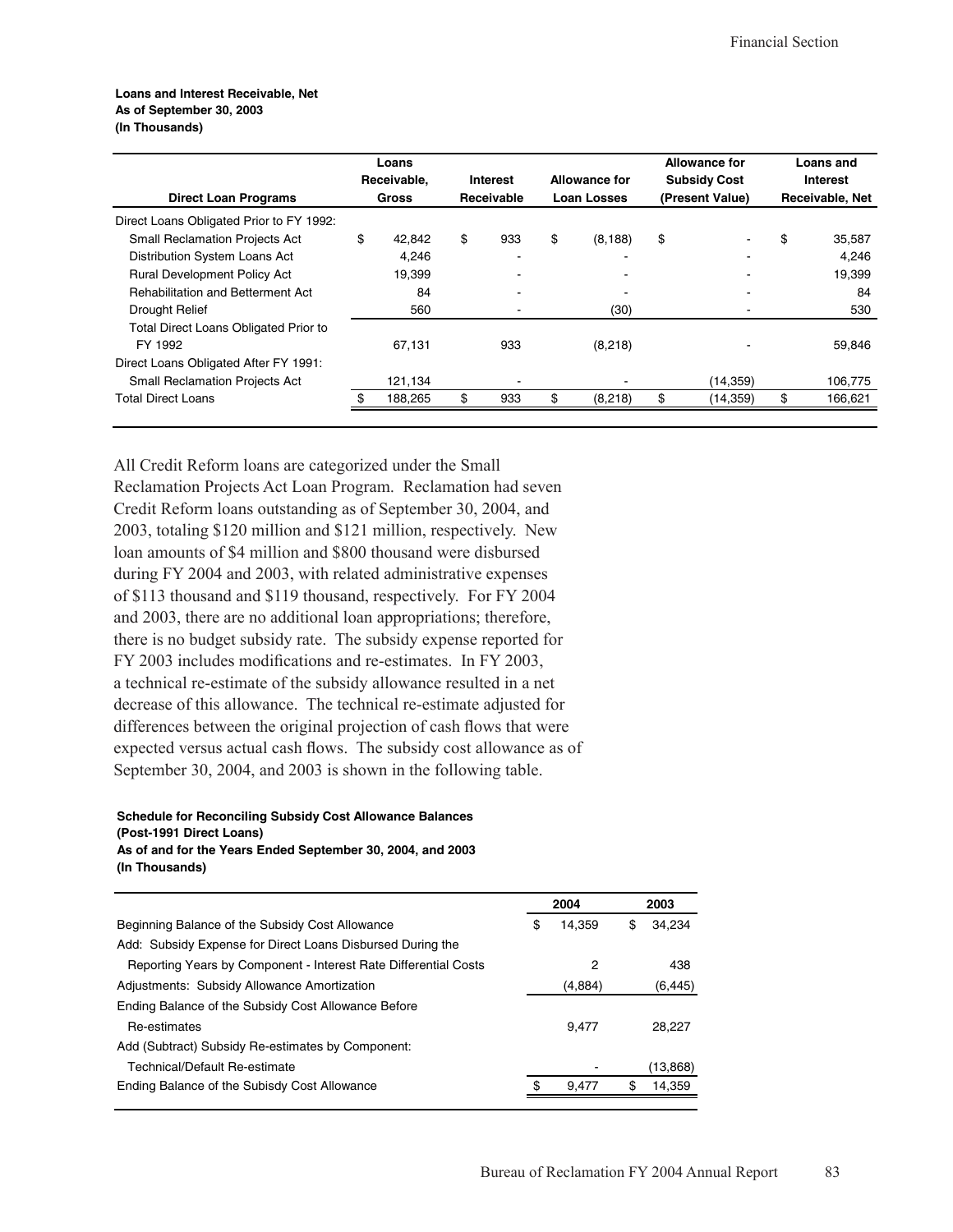# Note 6. General Property, Plant, and Equipment, Net

Reclamation's general PP&E categories, with corresponding accumulated depreciation, as of September 30, 2004, and 2003 are shown in the following tables.

#### General Property, Plant, and Equipment, Net As of September 30, 2004 (In Thousands)

**Net Book Acquisition Accumulated** Categories Cost Depreciation Value **General PP&E: Structures and Facilities** \$ 17,384,232 \$  $(7,681,929)$ \$ 9,702,303 1,852,791 Land 1,852,791 **Construction in Progress:** Construction in Progress - General 862,869 862,869 Construction in Abeyance 557,054 557,054 Equipment, Vehicles, and Aircraft 114,051  $(65, 177)$ 48,874 **Buildings** 59,709  $(25, 626)$ 34,083 Internal Use Software: In Use 24,440  $(22, 788)$ 1,652 5,923 5,923 In Development **Total General PP&E** 20,861,069 \$  $(7, 795, 520)$ 13,065,549

#### General Property, Plant, and Equipment, Net As of September 30, 2003 (In Thousands)

|                                           | <b>Acquisition</b> |            | <b>Accumulated</b>  | <b>Net Book</b> |            |
|-------------------------------------------|--------------------|------------|---------------------|-----------------|------------|
| <b>Categories</b>                         |                    | Cost       | <b>Depreciation</b> |                 | Value      |
| <b>General PP&amp;E:</b>                  |                    |            |                     |                 |            |
| <b>Structures and Facilities</b>          | \$                 | 17,273,539 | \$<br>(7,596,381)   | \$              | 9,677,158  |
| Land                                      |                    | 1,876,627  |                     |                 | 1,876,627  |
| Construction in Progress:                 |                    |            |                     |                 |            |
| <b>Construction in Progress - General</b> |                    | 859,395    |                     |                 | 859.395    |
| <b>Construction in Abeyance</b>           |                    | 556.878    |                     |                 | 556.878    |
| Equipment, Vehicles, and Aircraft         |                    | 104.591    | (63, 235)           |                 | 41.356     |
| <b>Buildings</b>                          |                    | 58,949     | (24, 361)           |                 | 34,588     |
| Internal Use Software:                    |                    |            |                     |                 |            |
| In Use                                    |                    | 24.087     | (20, 667)           |                 | 3.420      |
| In Development                            |                    | 5.859      |                     |                 | 5,859      |
| <b>Total General PP&amp;E</b>             |                    | 20,759,925 | \$<br>(7,704,644)   | \$              | 13,055,281 |

# A. Construction in Progress - General

Construction in progress – general includes capitalized costs of assets being constructed for other Federal entities. Amounts of \$132.6 million and \$118.4 million as of September 30, 2004, and 2003, respectively, represent capitalized construction costs associated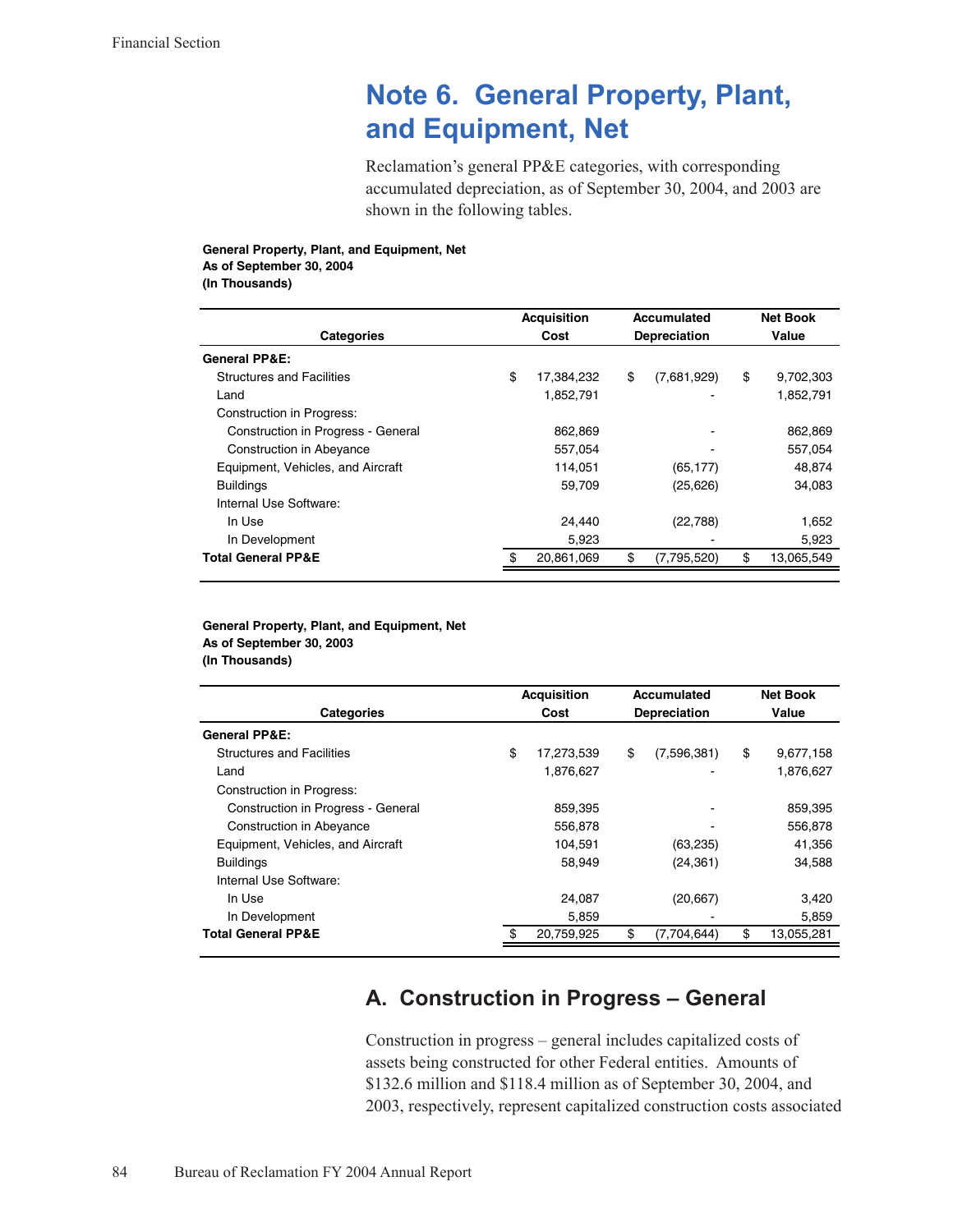with the Navajo Indian Irrigation Project (NIIP). This project was authorized by P.L. 87-483 (June 13, 1962), and construction began in 1964. Project facilities are being constructed in 11 blocks of approximately 10,000 acres each. As of September 30, 2004, the project is estimated to be 64 percent complete, based on a recalculation of developed irrigation acreage, with block nine under construction. Completion may require an additional 15 to 26 years of construction and development. Under this law, the Congress appropriated funding for the project to the Bureau of Indian Affairs (BIA), which transferred funding to Reclamation for construction and cost accounting of the facilities. Subsequently, Reclamation and BIA entered into a formal memorandum of agreement that provides for the transfer of the book value costs of the project facilities to BIA upon completion. As such, upon substantial completion of construction of designated segments of project facilities, agreed upon by both bureaus, the book value costs of the completed facilities will be transferred to BIA by formal document. Reclamation transferred \$816 thousand and \$707 thousand in residual costs in the years ended September 30, 2004, and 2003, respectively. The residual costs are associated with completed transfers as of September 30, 2002.

Construction in progress – general also includes investigations and development costs of \$75 million and \$70 million as of September 30, 2004, and 2003, respectively.

For the years ended September 30, 2004, and 2003, \$16.0 million and \$10.8 million, respectively, of IDC was capitalized. The authority for charging IDC is included in the authorizing legislation for a particular project or administrative policy established pursuant to the law. Generally, the costs allocated to reimbursable functions, except irrigation, are subject to IDC unless otherwise provided by law. The interest rates used in computing IDC are the rates specified in the authorizing legislation or, if rates are not specified, the rates established by Reclamation laws or administrative policy. Rates used for IDC are based on the rates established for the fiscal year in which construction began. The interest rates applied during FY 2004 range from 1.75 percent to 11.07 percent and during FY 2003 range from 2.5 percent to 12.375 percent.

### **B. Construction in Abeyance**

The investment in projects held in abeyance as of September 30, 2004, and 2003 ranges from \$59.1 thousand to \$285.4 million per project and covers a period from 1965 to the present. Continued planning or construction on these assets has been held in abeyance for various reasons, including such concerns as the execution of cost-share agreements with non-Federal entities, and environmental,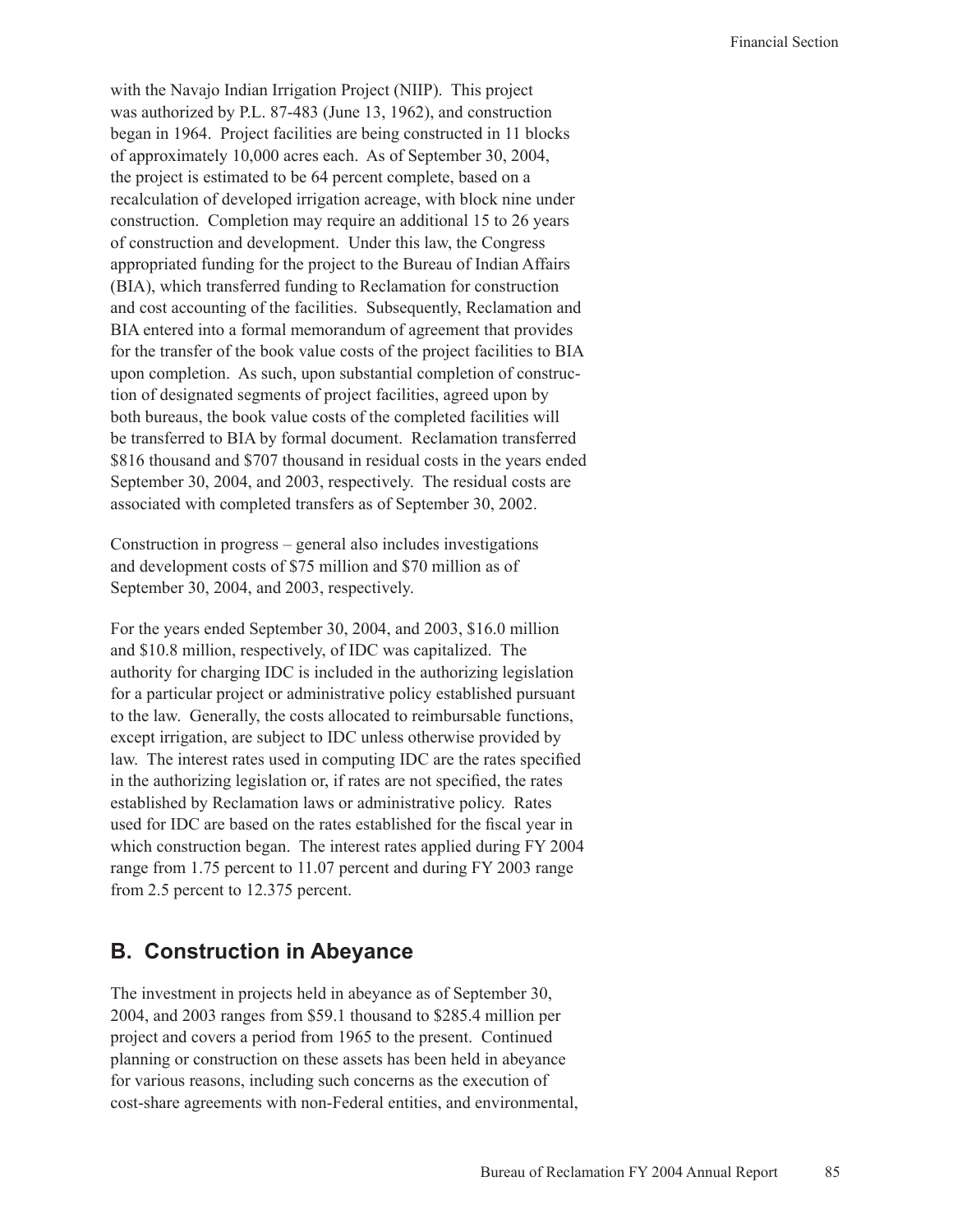economic, and international treaty issues. The Congress and local interests continue to pursue acceptable alternatives for the completion of those projects in which there has been a substantial investment. For some of these projects, bills have either been recently introduced to, or are under consideration by, the Congress to reformulate the project or provide funding for continued work.

As it is uncertain when construction will resume on or benefits will be provided by these assets, classification into construction in abeyance provides the most meaningful and accurate status of their disposition. The Congress has not yet deauthorized any of these assets, nor should it be inferred from this classification that the future viability of them is necessarily in doubt.

#### **Transfer of Facilities**

The following tables present the status of transfer of facilities for the years ended September 30, 2004, and 2003.

#### **Transfer of Facilities** For the Year Ended September 30, 2004 (In Thousands)

| <b>Project Name</b>                                                     | <b>Net Book Value</b><br>Including<br><b>Land Costs</b> | <b>Land Costs</b><br>Associated<br><b>With Transfer</b> |  |
|-------------------------------------------------------------------------|---------------------------------------------------------|---------------------------------------------------------|--|
| <b>Completed Transfers</b>                                              |                                                         |                                                         |  |
| Harguahala Valley Irrigation District, Central Arizona Project, Arizona | \$<br>29.348                                            | \$<br>2.471                                             |  |
| Minidoka and Teton Basin Projects, Idaho                                | 235                                                     | 9                                                       |  |
| Sugar Pine Dam and Reservoir, Central Valley Project, California        | 31.520                                                  | 2.811                                                   |  |
| Sly Park Dam and Reservoir, Central Valley Project, California          | 1.911                                                   | 1.563                                                   |  |
| <b>Pending Transfers</b>                                                |                                                         |                                                         |  |
| Gila Project, Wellton-Mohawk Division, Arizona                          | 2.560                                                   | 2.560                                                   |  |
| Fallon Rail Freight Loading Facility Property, Newlands Project, Nevada | 5                                                       | 5                                                       |  |
| Rye Patch Dam and Reservoir, Humboldt Project, Nevada                   | 7.166                                                   | 535                                                     |  |

#### **Transfer of Facilities** For the Year Ended September 30, 2003 (In Thousands)

| <b>Project Name</b>                                                     | <b>Net Book Value</b><br>Including<br><b>Land Costs</b> | <b>Land Costs</b><br>Associated<br><b>With Transfer</b> |       |
|-------------------------------------------------------------------------|---------------------------------------------------------|---------------------------------------------------------|-------|
| <b>Completed Transfers</b>                                              |                                                         |                                                         |       |
| Middle Loup Division, Pick-Sloan Missouri Basin Project, Nebraska       | \$<br>21.316                                            | \$                                                      | 7,457 |
| North Poudre Supply Canal and Diversion Works, Colorado-Big Thompson    |                                                         |                                                         |       |
| Project, Larimer County, Colorado                                       | 2.121                                                   |                                                         | 287   |
| <b>Pending Transfers</b>                                                |                                                         |                                                         |       |
| Sugar Pine Dam and Reservoir, Central Valley Project, California        | 31.520                                                  |                                                         | 2.811 |
| Harguahala Valley Irrigation District, Central Arizona Project, Arizona | 29,348                                                  |                                                         | 2,471 |
| Rye Patch Dam and Reservoir, Humboldt Project, Nevada                   | 7,298                                                   |                                                         | 535   |
| Gila Project, Wellton-Mohawk Division, Arizona                          | 2,560                                                   |                                                         | 2,560 |
| Sly Park Dam and Reservoir, Central Valley Project, California          | 1.911                                                   |                                                         | 1.563 |
| Minidoka and Teton Basin Projects, Idaho                                | 235                                                     |                                                         | 9     |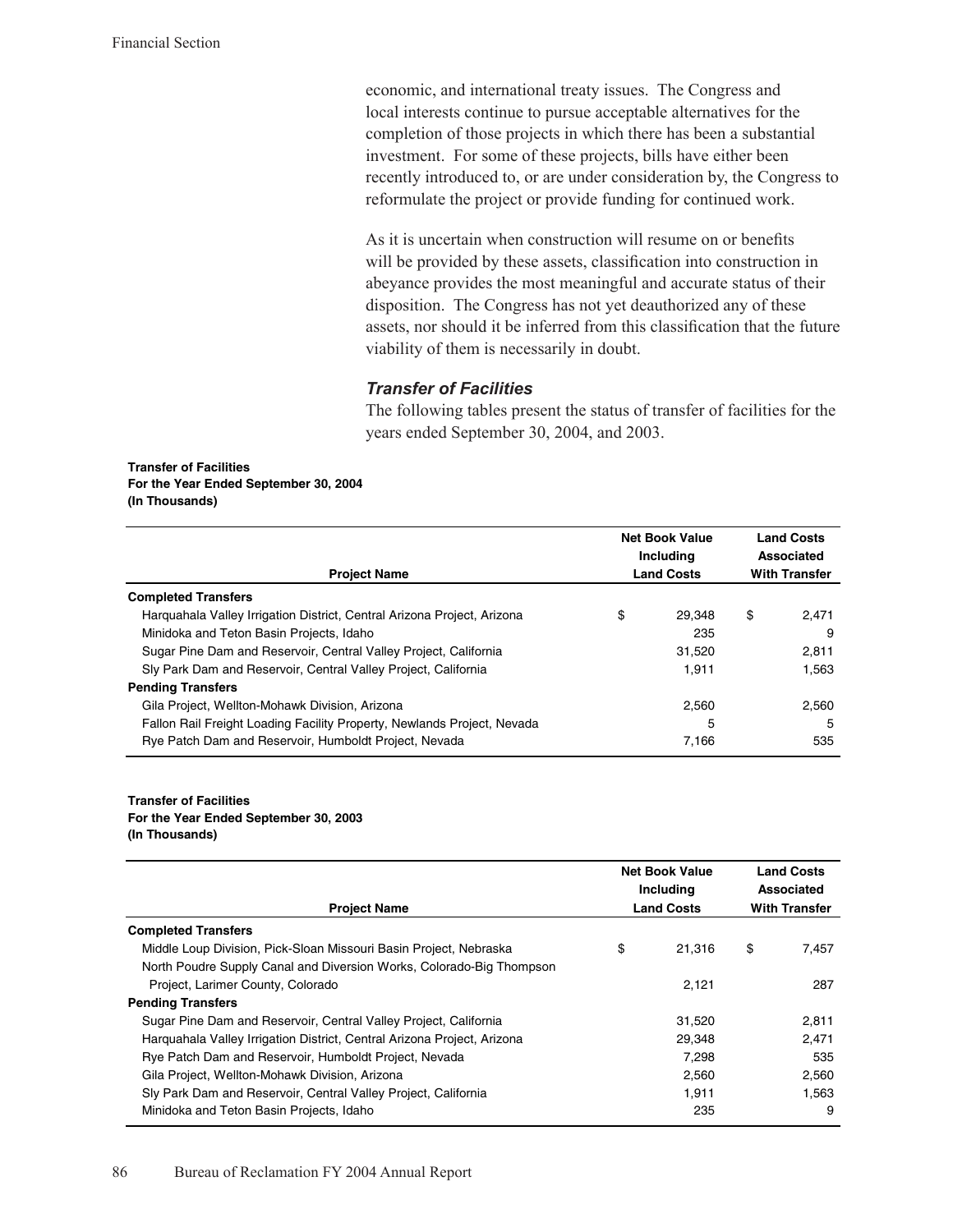# **Note 7. Other Assets, Net**

Total Other Assets, Net, consists primarily of the costs for power rights. The gross power rights as of September 30, 2004, and 2003 are \$338.7 million, with accumulated amortization of \$198.1 million and \$187.3 million, respectively.

# Note 8. Liabilities

Liabilities covered by budgetary resources are funded liabilities to be paid with existing budgetary resources. Liabilities not covered by budgetary resources represent those unfunded liabilities for which congressional action is needed before budgetary resources can be provided. These liabilities as of September 30, 2004, and 2003 are combined and presented together in the Consolidated Balance Sheet and are detailed in the following tables.

#### **Liabilities**

### As of September 30, 2004

#### (In Thousands)

|                                     |                | <b>Covered by Budgetary</b><br><b>Resources</b> | <b>Not Covered by Budgetary</b><br><b>Resources</b> |                    |               |
|-------------------------------------|----------------|-------------------------------------------------|-----------------------------------------------------|--------------------|---------------|
|                                     | <b>Current</b> | <b>Non-Current</b>                              | <b>Current</b>                                      | <b>Non-Current</b> | <b>Total</b>  |
| Intragovernmental Liabilities:      |                |                                                 |                                                     |                    |               |
| <b>Accounts Payable</b>             | \$<br>25,712   | \$                                              | \$                                                  | \$                 | 25,712        |
| Debt                                |                | 114,098                                         |                                                     |                    | 114,098       |
| Other:                              |                |                                                 |                                                     |                    |               |
| <b>Accrued Payroll Benefits</b>     | 6,502          |                                                 | 5,320                                               | 9,278              | 21,100        |
| <b>Advances from Others</b>         | 10,360         |                                                 |                                                     |                    | 10,360        |
| <b>Deferred Revenue</b>             |                |                                                 | 21                                                  |                    | 21            |
| Judgment Fund Liability             |                |                                                 |                                                     | 46,959             | 46,959        |
| <b>Other Liabilities</b>            |                |                                                 |                                                     | 21,028             | 21,028        |
| Total Intragovernmental Liabilities | 42,574         | 114,098                                         | 5,341                                               | 77,265             | 239,278       |
| <b>Accounts Payable</b>             | 196,000        |                                                 |                                                     |                    | 196,000       |
| Federal Employees Compensation      |                |                                                 |                                                     |                    |               |
| <b>Act Liability</b>                |                |                                                 |                                                     | 85,815             | 85,815        |
| <b>Environmental Cleanup Costs</b>  |                |                                                 |                                                     | 5,629              | 5,629         |
| Other:                              |                |                                                 |                                                     |                    |               |
| <b>Accrued Payroll and Benefits</b> | 17,584         |                                                 |                                                     | 27,234             | 44,818        |
| <b>Advances from Others</b>         | 91,240         |                                                 |                                                     |                    | 91,240        |
| <b>Deferred Revenue</b>             |                |                                                 | 25,579                                              | 154,481            | 180,060       |
| <b>Contingent Liabilities</b>       |                |                                                 |                                                     | 62,625             | 62,625        |
| <b>Other Liabilities</b>            |                |                                                 |                                                     | 115                | 115           |
| <b>Total Liabilities</b>            | 347,398        | \$<br>114,098                                   | \$<br>30,920                                        | \$<br>413,164      | \$<br>905,580 |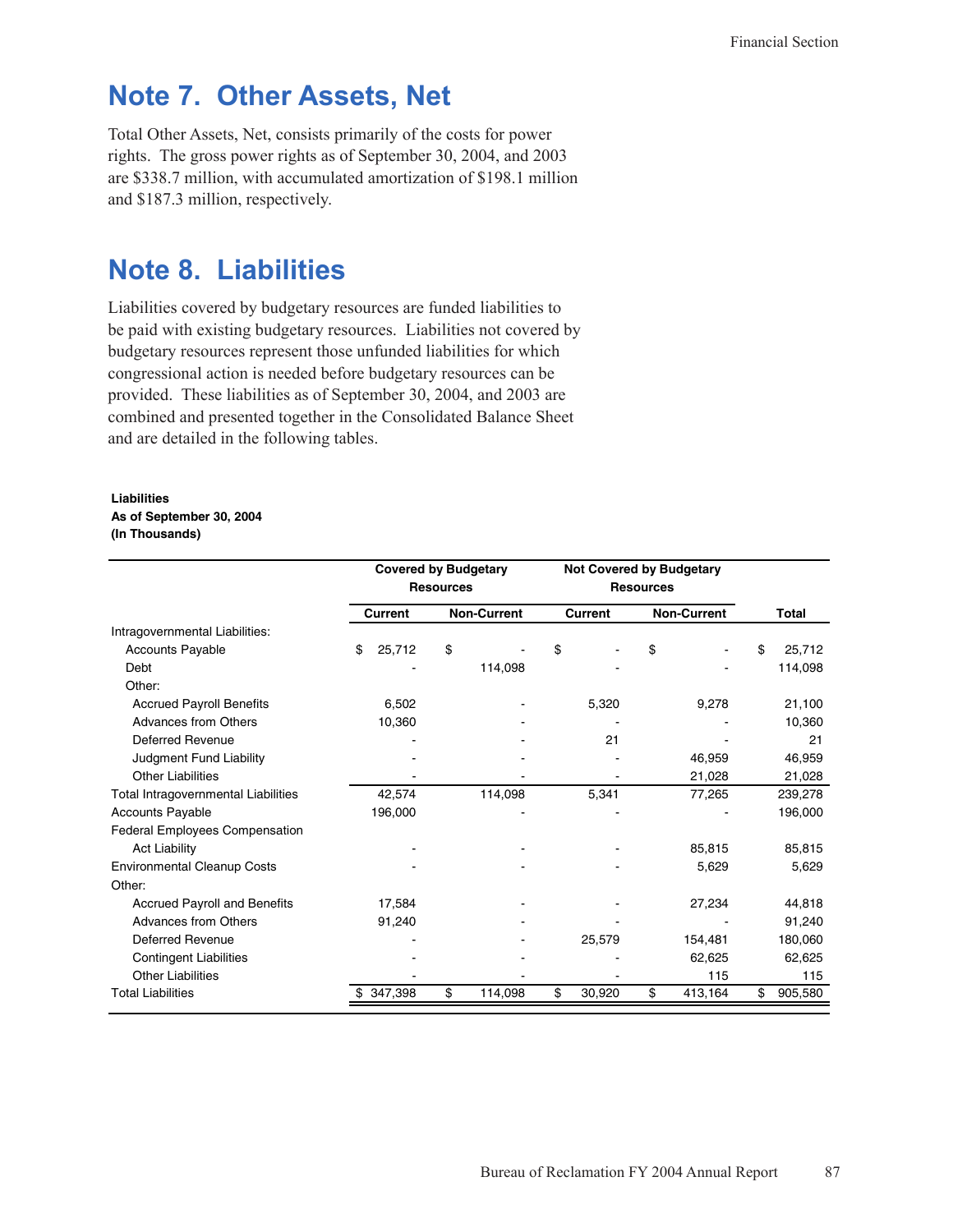#### **Liabilities** As of September 30, 2003

#### (In Thousands)

|                                       | <b>Covered by Budgetary</b><br><b>Resources</b> |                    | <b>Not Covered by Budgetary</b><br><b>Resources</b> |                    |               |
|---------------------------------------|-------------------------------------------------|--------------------|-----------------------------------------------------|--------------------|---------------|
|                                       | <b>Current</b>                                  | <b>Non-Current</b> | <b>Current</b>                                      | <b>Non-Current</b> | <b>Total</b>  |
| Intragovernmental Liabilities:        |                                                 |                    |                                                     |                    |               |
| <b>Accounts Payable</b>               | \$<br>18,617                                    | \$                 | \$                                                  | \$                 | 18,617        |
| Debt                                  |                                                 | 114,826            |                                                     |                    | 114,826       |
| Other:                                |                                                 |                    |                                                     |                    |               |
| <b>Accrued Payroll Benefits</b>       | 5,530                                           |                    | 5,067                                               | 9,046              | 19,643        |
| <b>Advances from Others</b>           | 9,363                                           |                    |                                                     |                    | 9,363         |
| Deferred Revenue                      |                                                 |                    | 34                                                  |                    | 34            |
| Judgment Fund Liability               |                                                 |                    |                                                     | 48,798             | 48,798        |
| <b>Other Liabilities</b>              |                                                 |                    |                                                     | 22,204             | 22,204        |
| Total Intragovernmental Liabilities   | 33,510                                          | 114,826            | 5,101                                               | 80,048             | 233,485       |
| <b>Accounts Payable</b>               | 220,987                                         |                    |                                                     |                    | 220,987       |
| <b>Federal Employees Compensation</b> |                                                 |                    |                                                     |                    |               |
| <b>Act Liability</b>                  |                                                 |                    |                                                     | 93,468             | 93,468        |
| <b>Environmental Cleanup Costs</b>    |                                                 |                    |                                                     | 5,804              | 5,804         |
| Other:                                |                                                 |                    |                                                     |                    |               |
| <b>Accrued Payroll and Benefits</b>   | 13,438                                          |                    |                                                     | 27,390             | 40,828        |
| <b>Advances from Others</b>           | 110,114                                         |                    |                                                     |                    | 110,114       |
| Deferred Revenue                      |                                                 |                    | 36,690                                              | 139,361            | 176,051       |
| <b>Contingent Liabilities</b>         |                                                 |                    |                                                     | 69,100             | 69,100        |
| <b>Other Liabilities</b>              |                                                 |                    |                                                     | 115                | 115           |
| <b>Total Liabilities</b>              | 378,049<br>\$.                                  | \$<br>114,826      | \$<br>41,791                                        | \$<br>415,286      | \$<br>949,952 |

Deferred revenue consists primarily of deposits received from customers for construction of facilities and future water deliveries.

# Note 9. Debt

Reclamation makes loans which are subject to the provisions of Credit Reform. Under Credit Reform, loans consist of two components—the part borrowed from the Treasury and the appropriated part to cover the estimated subsidy. The maturity dates for these loans as of September 30, 2004, range from 2012 to 2047. The weighted average interest rate used to calculate interest owed to Treasury as of September 30, 2004, ranges from 6.01 percent to 6.88 percent. As annual installments are received from loan recipients, any funds in excess of interest are applied against the outstanding principal owed Treasury. The liabilities shown in the following table represent amounts borrowed from Treasury to fund Credit Reform loans as of and for the years ended September 30, 2004, and 2003.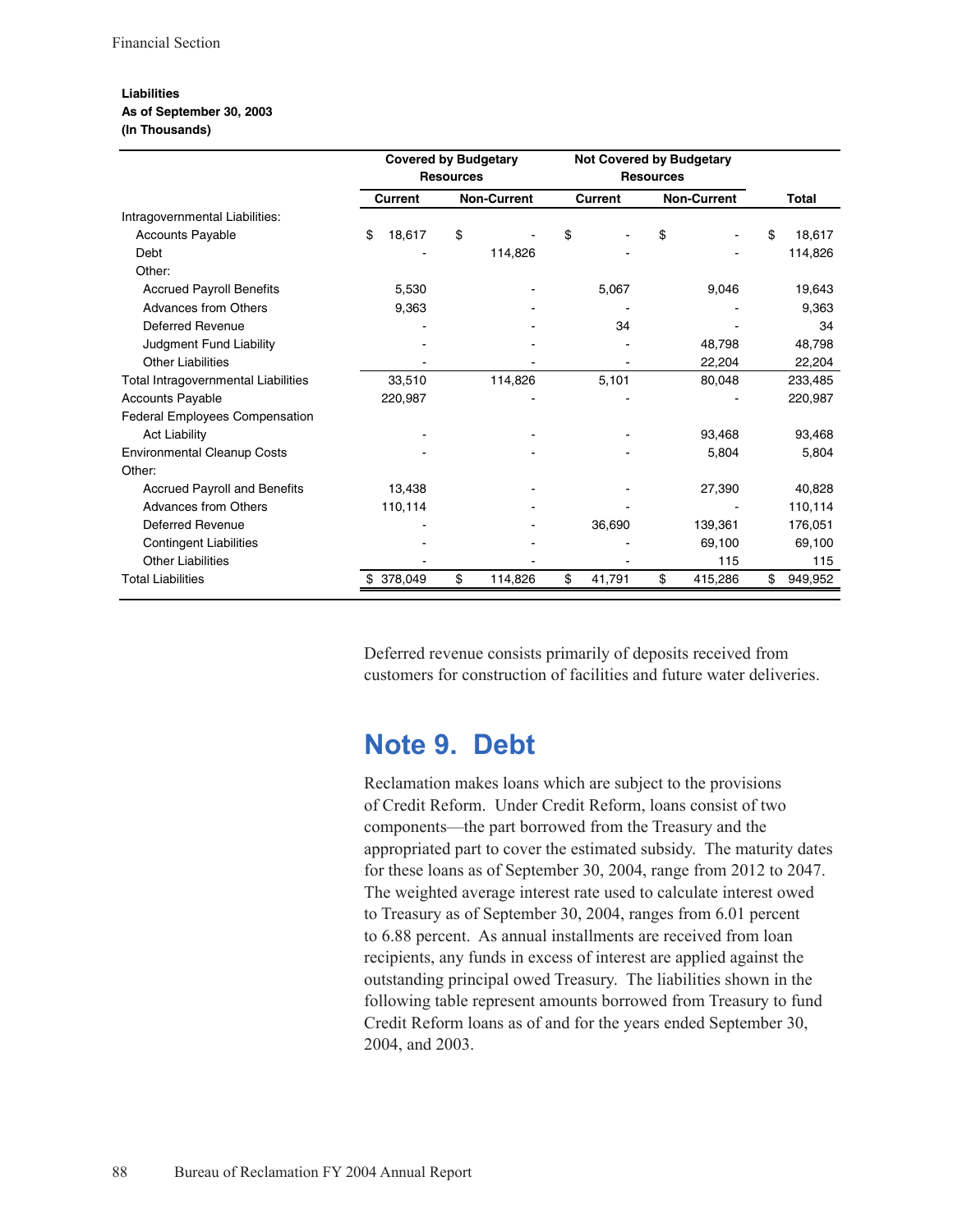#### **Debt** As of and for the Years Ended September 30, 2004, and 2003 (In Thousands)

| Intragovernmental Debt:  |   |          |   |         |
|--------------------------|---|----------|---|---------|
| Borrowing from Treasury  |   | 2004     |   | 2003    |
| <b>Beginning Balance</b> | S | 114.826  | S | 96.674  |
| New Borrowings           |   | 4.125    |   | 18,865  |
| Repayments               |   | (4, 853) |   | (713)   |
| <b>Ending Balance</b>    |   | 114,098  |   | 114,826 |
|                          |   |          |   |         |

# **Note 10. Environmental Cleanup Costs and Other Contingent Liabilities**

Reclamation is currently involved in various environmental cleanup actions and legal proceedings. Disclosure and recognition of these contingent liabilities have been made in accordance with SFFAS No. 5, "Accounting for Liabilities of the Federal Government." The liabilities are accrued when probable and reasonably estimable. Liabilities that are not estimable or are reasonably possible are disclosed in the Additional Potential Liabilities table.

The accrued and potential Environmental Cleanup Costs and Contingent Liabilities as of September 30, 2004, and 2003 are summarized in the following tables.

#### **Accrued Liabilities** As of September 30, 2004, and 2003 (In Thousands)

|                                           |   | 2004   |   | 2003   |
|-------------------------------------------|---|--------|---|--------|
| <b>Environmental Cleanup Costs</b>        | S | 5.629  | S | 5,804  |
| <b>Contingent Liabilities</b>             |   | 62.625 |   | 69,100 |
| <b>Total Environmental and Contingent</b> |   |        |   |        |
| <b>Liabilities - Accrued</b>              | S | 68.254 | S | 74.904 |
|                                           |   |        |   |        |

#### **Additional Potential Liabilities** As of September 30, 2004, and 2003 (In Thousands)

|                                                                             |                       | 2004    |                              |         |                              | 2003    |                              |         |  |  |
|-----------------------------------------------------------------------------|-----------------------|---------|------------------------------|---------|------------------------------|---------|------------------------------|---------|--|--|
|                                                                             | Lower End<br>of Range |         | <b>Upper End</b><br>of Range |         | <b>Lower End</b><br>of Range |         | <b>Upper End</b><br>of Range |         |  |  |
| <b>Environmental Cleanup Costs</b>                                          | \$                    | 331     | \$                           | 16.413  | \$                           | 911     |                              | 25,141  |  |  |
| <b>Contingent Liabilities</b>                                               |                       | 222.100 |                              | 246.500 |                              | 223.452 |                              | 247,752 |  |  |
| <b>Total Environmental and</b><br><b>Contingent Liabilities - Potential</b> | \$                    | 222.431 | \$                           | 262.913 | \$.                          | 224.363 |                              | 272.893 |  |  |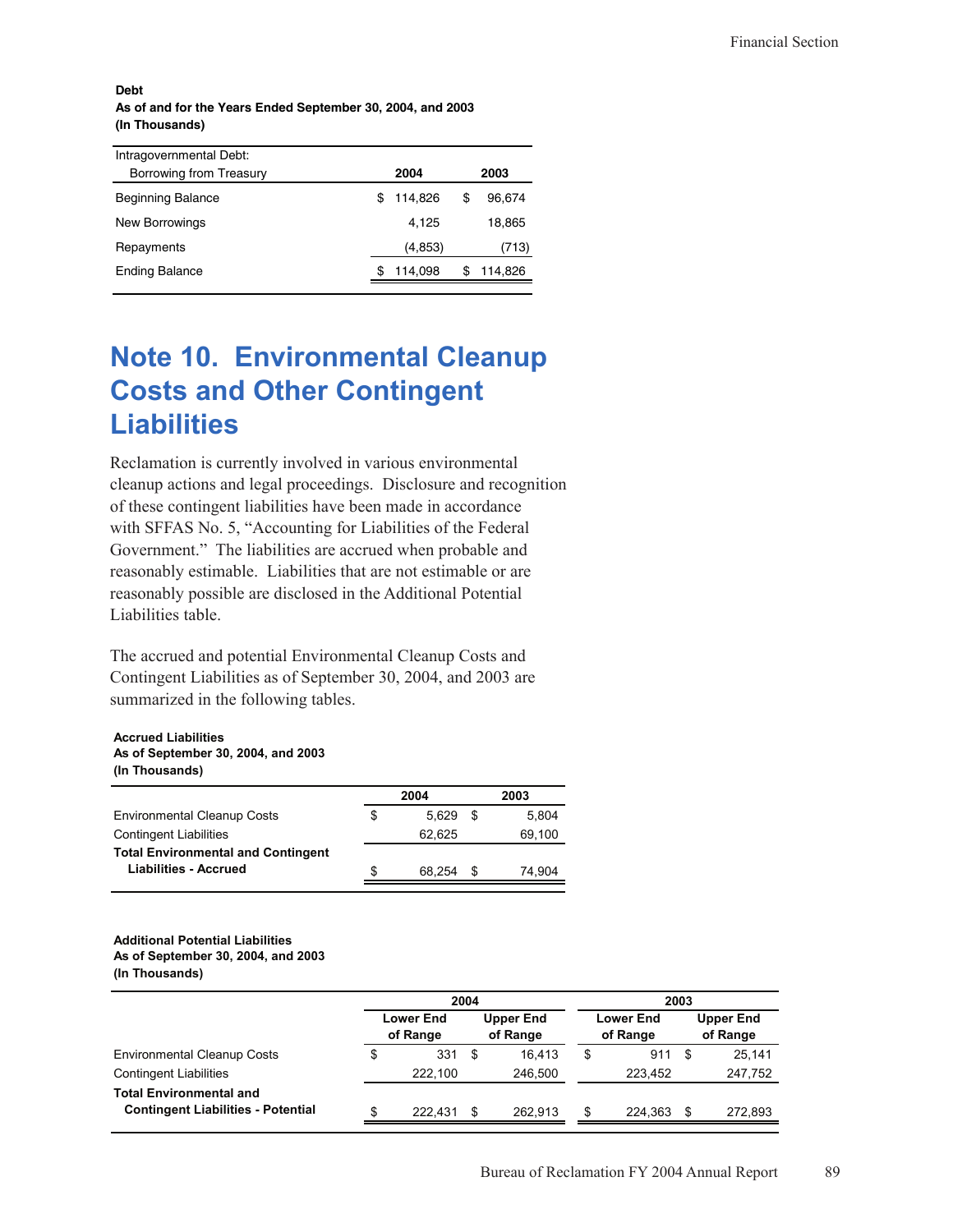### **A. Environmental Cleanup Costs**

Reclamation has Government-related potential environmental cleanup liabilities associated with hazardous waste removal, containment, or disposal. Reclamation's hazardous waste sites include vehicle maintenance facilities and landfills. These sites have various types of contamination, including soil contamination from waste petroleum, heavy metal, and other regulated toxic waste. Reclamation's cleanup sites fall under the purview of the Resources Conservation and Recovery Act of 1976, the Clean Air Act, the Endangered Species Act, and the Comprehensive Environmental Response, Compensation, and Liability Act (CERCLA) of 1980, which created the Superfund Program.

Accrued liabilities include the expected future cleanup costs, and for those sites where the future liability is unknown, the cost of studies necessary to evaluate response requirements. The additional potential liabilities disclosed are considered reasonably estimable, but they do not meet the requirement for accrual. The disclosed amount includes the expected future response costs, and for sites where future cleanup costs are unknown, the cost of studies necessary to evaluate cleanup requirements. There are no material changes in total estimated cleanup costs that are due to changes in law and technology.

# **B. Other Contingent Liabilities – Legal Claims and Assertions**

Reclamation is party to a number of lawsuits and other actions where monetary amounts are sought from Reclamation, including construction cost claims, lawsuits over repayment of certain project costs, and water rights claims.

# **Note 11. Operating Leases**

Most of Reclamation's facilities are leased through the General Services Administration (GSA), which charges rent that is intended to approximate commercial rental rates. For federally owned property leased through GSA, Reclamation generally does not execute an agreement with GSA, nor is there a formal expiration date. Reclamation, however, is normally required to give 120 to 180 days' notice to vacate, and the amount of these leases remains constant from year to year. For the years ended September 30, 2004, and 2003, the amount of these leases is \$21.7 million and \$22.9 million, respectively. For non-federally owned property leased through GSA, an occupancy agreement is executed; and, again, Reclamation may normally cancel these agreements with 120 days notice.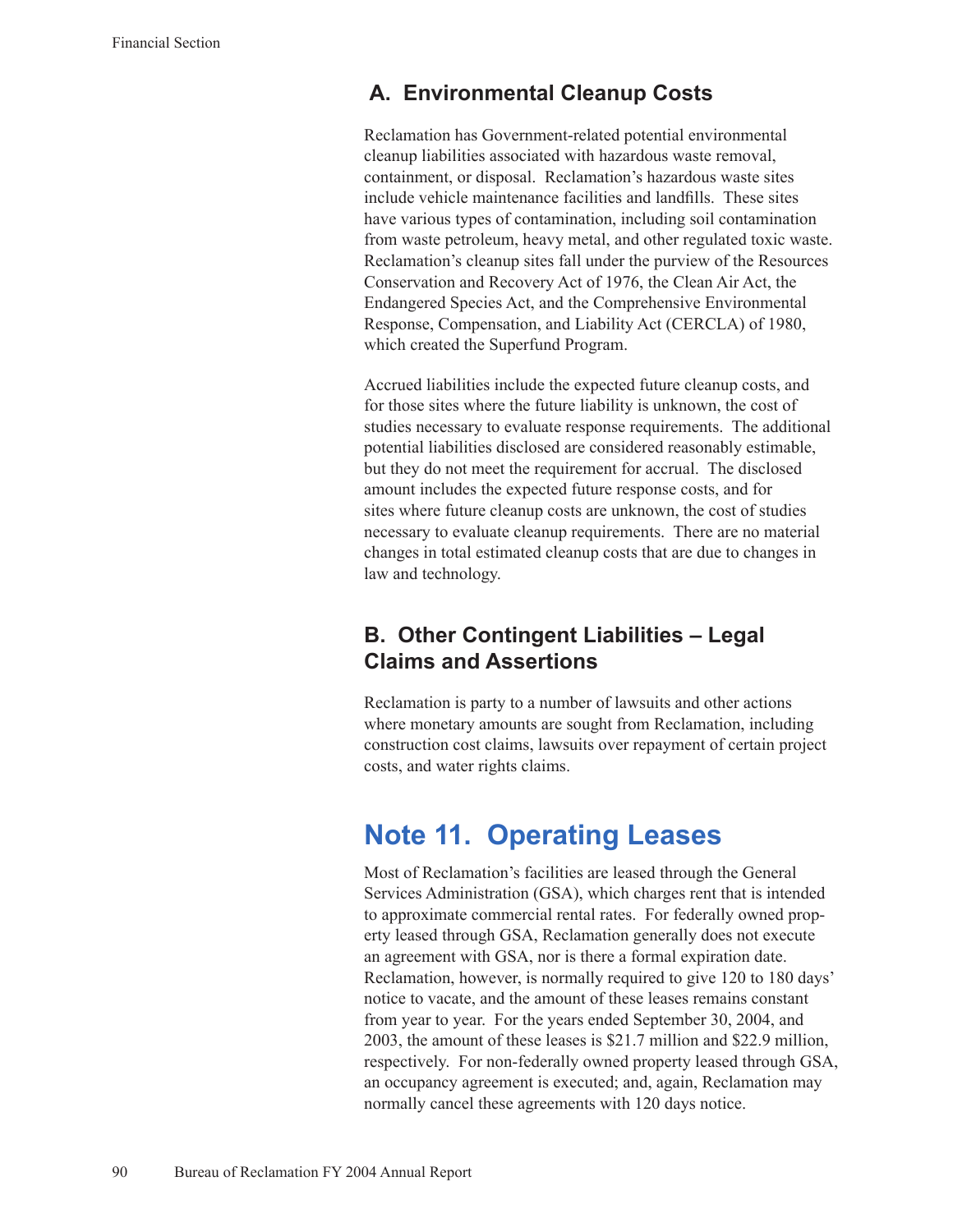In addition to the above leases with GSA, Reclamation had for the years ended September 30, 2004, and 2003, operating lease payments to non-Federal entities in the amount of \$1.9 million and \$2.8 million, respectively. These leases were primarily for office space and office equipment. Reclamation has an option to renew many of its operating leases at terms similar to the initial terms.

The following is a schedule by year of future minimum lease payments that have initial or remaining lease terms in excess of 1 year as of September 30, 2004.

#### **Operating Lease Commitments** As of September 30, 2004 (In Thousands)

| <b>GSA Real</b> | <b>Other Real</b> | <b>Personal</b> |                 |
|-----------------|-------------------|-----------------|-----------------|
|                 |                   |                 | Total           |
| 22,037<br>\$    | \$<br>1,849       | \$<br>268       | \$<br>24,154    |
| 22,367          | 1,809             | 252             | 24,428          |
| 22,703          | 1,814             | 30              | 24,547          |
| 23,043          | 1,773             |                 | 24,816          |
| 23,389          | 1,598             |                 | 24,987          |
|                 | 3,615             |                 | 3,615           |
| \$<br>113,539   | \$<br>12,458      | \$<br>550       | \$<br>126,547   |
|                 | <b>Property</b>   | <b>Property</b> | <b>Property</b> |

# **Note 12. Consolidated Statements** of Net Cost By Reporting Segments and Regional Organizations

The Consolidated Statements of Net Cost are presented according to the strategic plan in place for that fiscal year, as required under the GPRA. As the FY 2004 Strategic Plan for Interior includes a segment revision, the statements are not directly comparable between the two fiscal years presented. These statements, shown by regional organization and reporting segment, for the years ended September 30, 2004, and 2003 are presented at the end of Note 15.

# **Note 13. Combined Statement of Budgetary Resources**

The Combined Statement of Budgetary Resources has been prepared to coincide with the amounts shown in the President's Budget (Budget of the United States Government). Except as noted in the schedule below, the FY 2003 amounts shown in the Statement of Budgetary Resources equal those published in the President's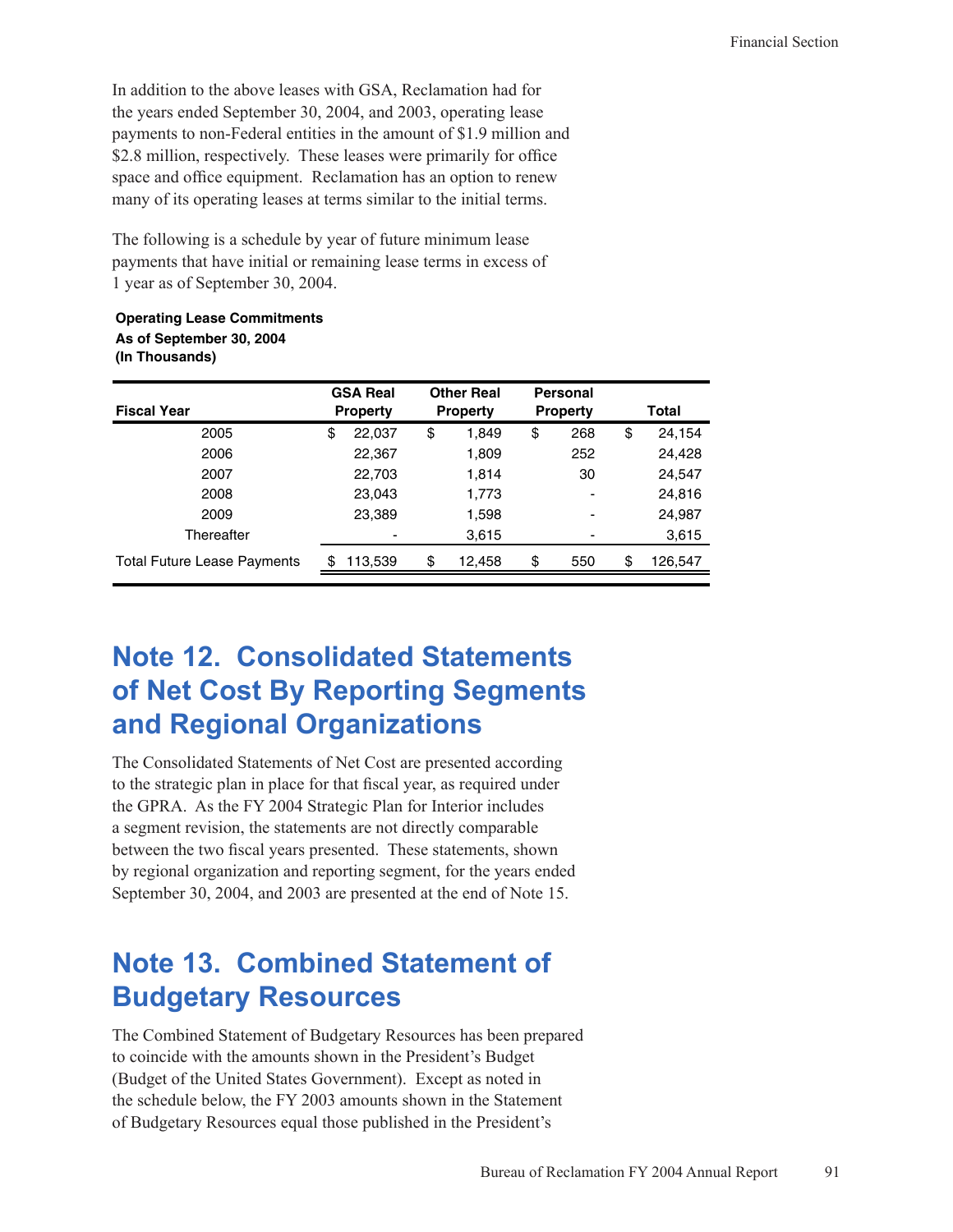Budget. The actual amounts for FY 2004 in the President's Budget had not been published at the time these financial statements were prepared. The President's Budget with the actual FY 2004 amounts is estimated to be released in February 2005 and can be located at the OMB website: (<www.whitehouse.gov/omb>).

The differences shown in the following table are due to the Treasury accounting guidance related to downward re-estimates of subsidy (recorded as a negative collection) in comparison to OMB's presentation of this item in the President's Budget (as an obligation and related disbursement). Slight rounding differences are also present in the following table.

#### **Schedule of Differences** Comparison of FY 2003 Statement of Budgetary Resources to the President's Budget FY 2003 Actual Column Non-Budgetary Credit Program Financing Account (In Millions)

| <b>Statement of Budgetary Resources</b><br><b>Non-Budgetary Credit Program</b><br><b>Financing Account</b> |        |     | <b>President's Budget</b><br><b>Bureau of Reclamation</b><br><b>Direct Loan Financing Account</b> |        |     |                   |      |
|------------------------------------------------------------------------------------------------------------|--------|-----|---------------------------------------------------------------------------------------------------|--------|-----|-------------------|------|
| Line Item Description:                                                                                     | Amount |     | Line Item No:                                                                                     | Amount |     | <b>Difference</b> |      |
| Spending Authority from Offsetting Collections                                                             | \$     | (9) | 69.00                                                                                             | \$     | 6   | \$                | 15   |
| Obligations Incurred                                                                                       |        | 9   | 73.10                                                                                             |        | 25  |                   | 16   |
| Outlays-Disbursements                                                                                      |        | 10  | 73.20                                                                                             |        | 25  |                   | 15   |
| Less: Offsetting Collections                                                                               |        | 9   | 88.90                                                                                             |        | (6) |                   | (15) |

Offsetting receipts are collections that are credited to general fund, special fund, or trust fund receipt accounts and offset gross outlays. Unlike offsetting collections, which are credited to expenditure accounts and offset outlays at the account level, offsetting receipts are not authorized to be credited to expenditure accounts and are used to offset outlays at the bureau level. The legislation that authorizes the offsetting receipts may earmark them for a specific purpose and either appropriate them for expenditure for that purpose or require them to be appropriated in annual appropriations acts before they can be spent. Offsetting receipts are an integral component of the Combined Statement of Budgetary Resources in order to reconcile this statement to the President's Budget.

Reclamation's borrowing authority is provided under the Credit Reform Act of 1990 (refer to Note 5 for additional information on Credit Reform loans). The repayment terms and provisions of these loans are not more than 40 years from the date when the principal benefits of the projects first become available. The collections on these loans in excess of the interest due Treasury are applied to the outstanding principal owed Treasury.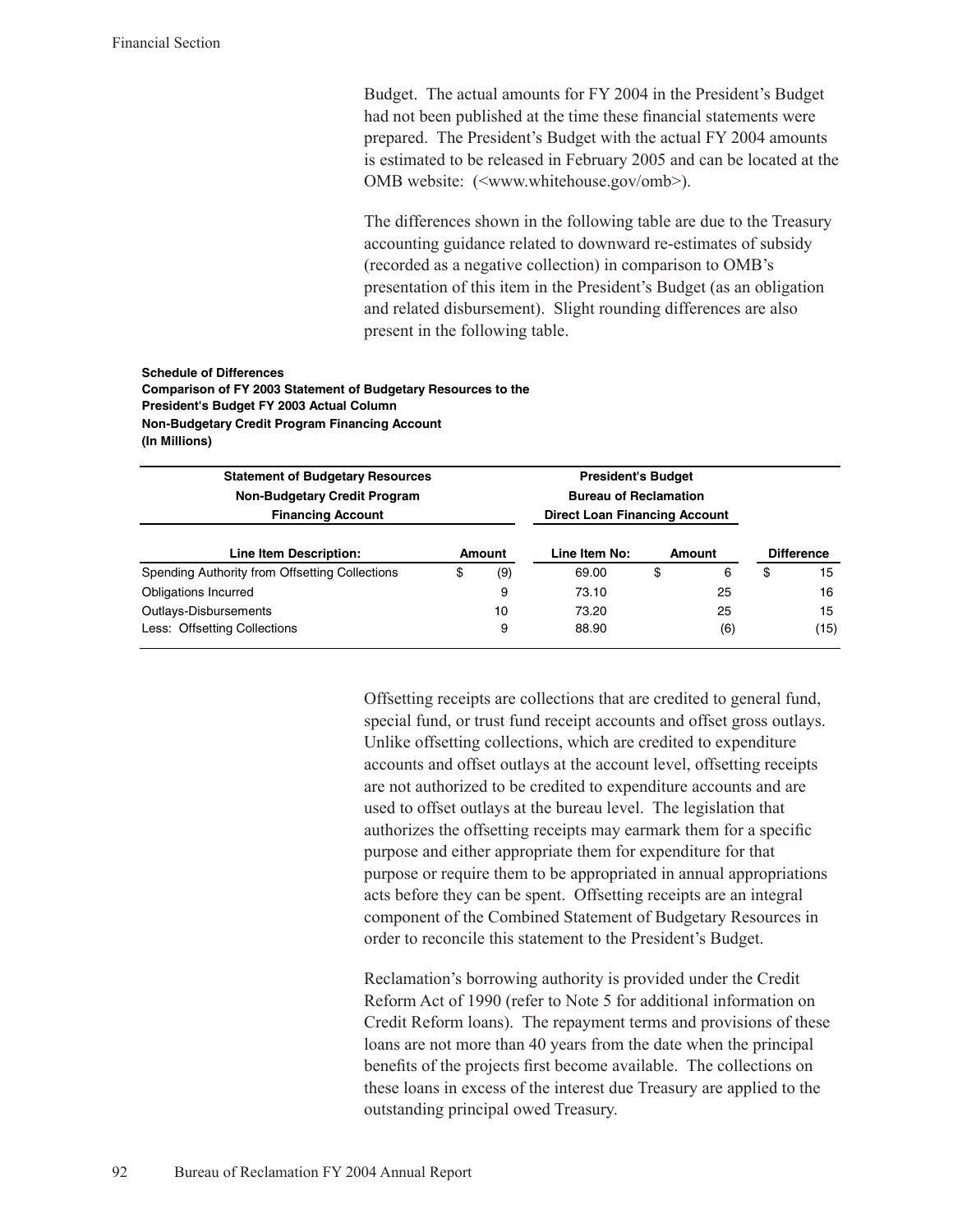Reclamation has two major budget accounts that are classified as permanent indefinite appropriations, which are available until expended. The Colorado River Dam Fund – Boulder Canyon Project is an available receipt fund into which various operating revenues of the Hoover Dam are covered, mainly from the sale of power generated at the dam. Reclamation Trust Funds include amounts received from public benefactors that are used to finance restoration and other activities. These permanent indefinite appropriation accounts are classified as exempt from apportionment. All other Reclamation funds, including those not specifically mentioned here, are subject to annual apportionment by OMB, and thereby classified as Category B apportionments. Detailed amounts for each of Reclamation's major budget accounts are included in the Combining Statement of Budgetary Resources located in the Supplemental Section of this report. All unobligated balances presented are available until expended.

The apportionment categories for Reclamation's budgetary accounts and non-budgetary credit reform accounts are presented in the following tables.

# **Budget Categories**

#### **(In Thousands) For the Year Ended September 30, 2004**

|                                   | <b>Apportioned</b><br><b>Category B</b> |    | <b>Not Subject to</b><br><b>Apportionment</b> |    | Total     |
|-----------------------------------|-----------------------------------------|----|-----------------------------------------------|----|-----------|
| Obligations Incurred:             |                                         |    |                                               |    |           |
| Direct                            | \$<br>926.161                           | \$ | 72.039                                        | \$ | 998.200   |
| Reimbursable                      | 832.902                                 |    | $\overline{\phantom{0}}$                      |    | 832,902   |
| <b>Total Obligations Incurred</b> | \$<br>1,759,063                         | \$ | 72.039                                        | S  | 1,831,102 |

#### **Budget Categories**

### **For the Year Ended September 30, 2003**

**(In Thousands)**

| Apportioned<br><b>Category B</b> |    | <b>Not Subject to</b><br>Apportionment |    | Total     |
|----------------------------------|----|----------------------------------------|----|-----------|
|                                  |    |                                        |    |           |
| \$<br>913.953                    | \$ | 73.717                                 | \$ | 987,670   |
| 727.206                          |    |                                        |    | 727,206   |
| \$<br>1,641,159                  | \$ | 73.717                                 | S  | 1,714,876 |
|                                  |    |                                        |    |           |

# **Note 14. Consolidated Statement of Financing**

Reclamation receives allocation transfers (funding) from other Federal entities. The proprietary accounting activity in these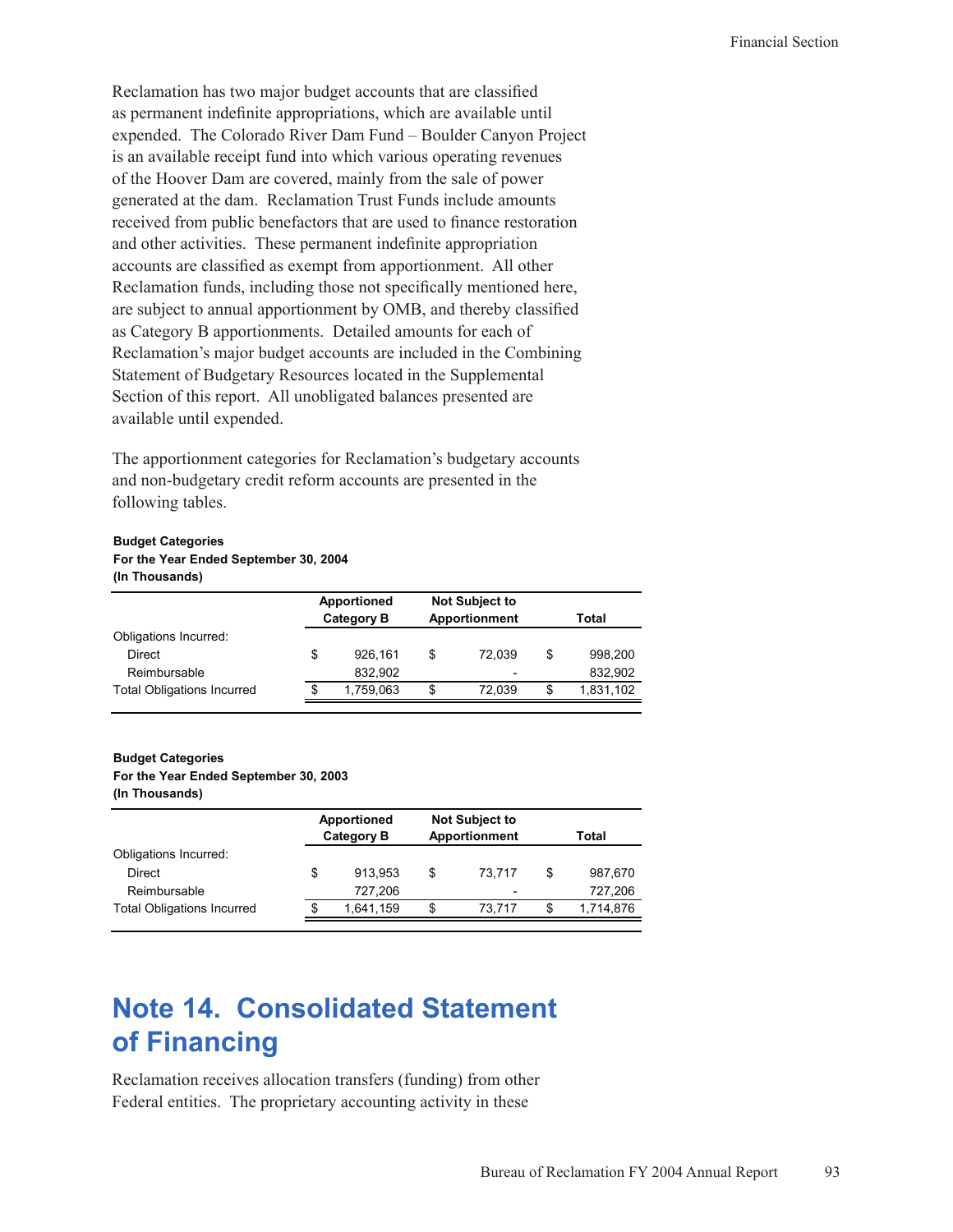allocation transfer accounts is reported in the Consolidated Balance Sheet, Consolidated Statements of Net Cost, and Consolidated Statement of Changes in Net Position, but not in the Combined Statement of Budgetary Resources. The budgetary activity for these allocation transfer accounts is reported by the transferring (parent) entities, per OMB Circular A-11, "Preparation, Submission, and Execution of the Budget." The adjustment shown in the Consolidated Statement of Financing for "Components of Net Cost of Operations Related to Transfer Accounts where budget amounts are reported by Other Federal Entities" represents the reconciliation amount between Reclamation's net cost of operations and the transferring entity's obligations incurred amount for these allocation transfer accounts. Reclamation's major allocation transfer accounts consist of:

- Transfers from the Department of Labor for the operation of five Job Corps Centers in the Western United States to provide comprehensive education and job training for eligible youth.
- Transfers from the Office of the Secretary, Department of the Interior, for natural resource damage assessment and restoration activities.
- Transfers from the Bureau of Indian Affairs, Department of the Interior, to perform construction management activities for the Navajo Indian Irrigation Project.
- Transfers from the Bureau of Land Management, Department of the Interior, for activities supporting their central hazardous materials fund programs.

# **Note 15. Dedicated Collections**

# **A. Reclamation Trust Funds**

The Reclamation Trust Funds receive monies from the State of California per P.L. 102-575, Title XXXIV, Central Valley Project Improvement Act, to accomplish the following purposes:

- To protect, restore, and enhance fish, wildlife, and associated habitats in the Central Valley and Trinity River basins of California;
- To address impacts of the Central Valley Project on fish, wildlife, and associated habitats;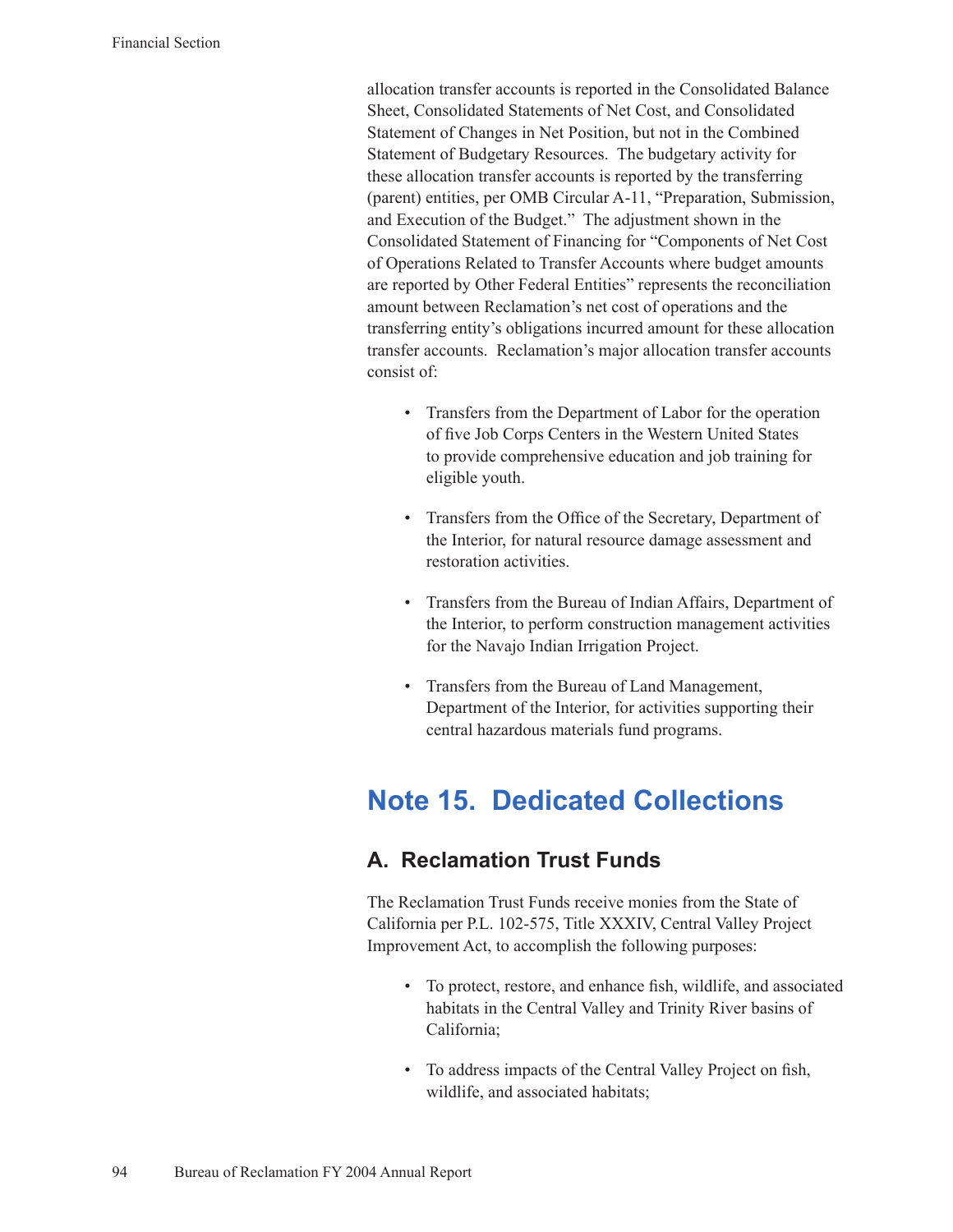- To improve the operational flexibility of the Central Valley Project;
- To increase water-related benefits provided by the Central Valley Project to the State of California through expanded use of voluntary water transfers and improved water conservation;
- To contribute to the State of California's interim and longterm efforts to protect the San Francisco Bay/Sacramento-San Joaquin Delta Estuary; and
- To achieve a reasonable balance among competing demands for use of the Central Valley Project water, including the requirements of fish and wildlife, agricultural, municipal and industrial, and power contractors.

Reclamation has established unique cost centers within the accounting system for each of the specified activities under the Central Valley Project Improvement Act. Once the activity is completed, a report is prepared for the State of California showing the monies collected and the costs incurred.

Selected financial information for Reclamation Trust Funds is presented in the following table as of and for the years ended September 30, 2004, and 2003.

#### **Dedicated Collections Reclamation Trust Funds** As of and for the Years Ended September 30, 2004, and 2003 (In Thousands)

|                                            | 2004         | 2003         |
|--------------------------------------------|--------------|--------------|
| <b>Assets:</b>                             |              |              |
| <b>Fund Balance with Treasury</b>          | \$<br>43,426 | \$<br>47,865 |
| <b>Accounts Receivable</b>                 |              | 134          |
| Property, Plant, and Equipment             | 37,623       | 33,528       |
| <b>Total Assets</b>                        | \$<br>81,049 | \$<br>81,527 |
| Liabilities:                               |              |              |
| <b>Accounts Payable</b>                    | \$<br>634    | \$<br>764    |
| <b>Other Liabilities</b>                   | 42,864       | 47,286       |
| <b>Total Liabilities</b>                   | 43,498       | 48,050       |
| <b>Total Net Position</b>                  | 37,551       | 33,477       |
| <b>Total Liabilities and Net Position</b>  | 81,049       | \$<br>81,527 |
| Changes in Net Position                    |              |              |
| Beginning of Fiscal Year                   | \$<br>33,477 | \$<br>32,290 |
| Transfers In/Out Without Reimbursement     |              | (346)        |
| Exchange Revenue - Services Provided/Other | 9,844        | 9,191        |
| Program Expenses                           | (5,770)      | (7,658)      |
| Net Position, End of Fiscal Year           | 37,551       | \$<br>33,477 |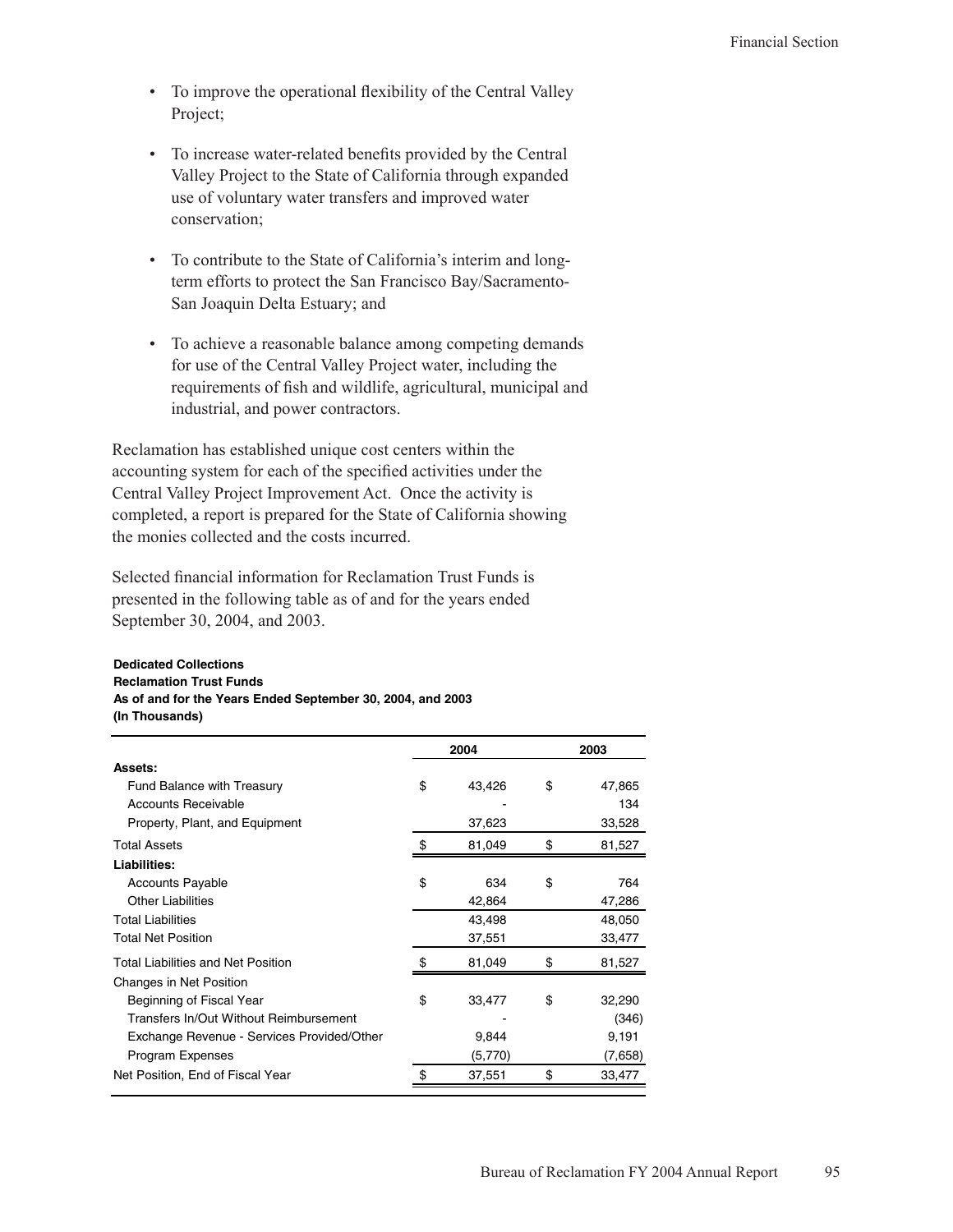#### U.S. Department of the Interior **Bureau of Reclamation Consolidating Statement of Net Cost** For the Year Ended September 30, 2004

|                                                                                  | Pacific                  |                          |
|----------------------------------------------------------------------------------|--------------------------|--------------------------|
|                                                                                  | Northwest                | Mid-Pacific              |
| (In Thousands)                                                                   | Region                   | Region                   |
| <b>RESOURCE USE</b>                                                              |                          |                          |
| Deliver Water in an Environmentally Responsible and Cost Efficient Manner:       |                          |                          |
| Segment Expenses for Services Provided to the Public                             | \$<br>93,807 \$          | 277,554                  |
| Segment Exchange Revenues from the Public                                        | (16, 023)                | (183, 578)               |
| Segment Cost of Operations for Services Provided to the Public                   | 77,784                   | 93,976                   |
| Segment Expenses for Services Provided to Other Federal Entities                 | 906                      | 5,168                    |
| Segment Exchange Revenues from Other Federal Entities                            | (870)                    | (5,073)                  |
| Segment Cost of Operations for Services Provided to Other Federal Entities       | 36                       | 95                       |
| <b>Net Segment Cost of Operations</b>                                            | 77,820                   | 94,071                   |
| Generate Hydropower in an Environmentally Responsible and Cost Efficient Manner: |                          |                          |
| Segment Expenses for Services Provided to the Public                             | (1,090)                  | 33,965                   |
| Segment Exchange Revenues from the Public                                        | (10, 818)                | (61,325)                 |
| Segment Cost of Operations for Services Provided to the Public                   | (11,908)                 | (27, 360)                |
| Segment Expenses for Services Provided to Other Federal Entities                 | 64,191                   | $\mathbf{1}$             |
| Segment Exchange Revenues from Other Federal Entities                            | (61, 531)                | (1)                      |
| Segment Cost of Operations for Services Provided to Other Federal Entities       | 2,660                    | $\overline{\phantom{a}}$ |
| <b>Net Segment Cost of Operations</b>                                            | (9, 248)                 | (27, 360)                |
| <b>RESOURCE PROTECTION</b>                                                       |                          |                          |
| Improve Health of Watersheds, Landscapes, and Biological Communities:            |                          |                          |
| Segment Expenses for Services Provided to the Public                             | 320                      | 122                      |
| Segment Exchange Revenues from the Public                                        | (13)                     | (4)                      |
| Segment Cost of Operations for Services Provided to the Public                   | 307                      | 118                      |
| Segment Expenses for Services Provided to Other Federal Entities                 | 3                        | $\overline{\phantom{a}}$ |
| Segment Exchange Revenues from Other Federal Entities                            | (3)                      | $\overline{\phantom{a}}$ |
| Segment Cost of Operations for Services Provided to Other Federal Entities       | $\overline{\phantom{a}}$ | $\sim$                   |
| <b>Net Segment Cost of Operations</b>                                            | 307                      | 118                      |
| <b>RECREATION</b>                                                                |                          |                          |
| Provide Quality and Fair Value in Recreation:                                    |                          |                          |
| Segment Expenses for Services Provided to the Public                             | 4,917                    | 5,455                    |
| Segment Exchange Revenues from the Public                                        | 10                       | (661)                    |
| Segment Cost of Operations for Services Provided to the Public                   | 4,927                    | 4,794                    |
| Segment Expenses for Services Provided to Other Federal Entities                 | 43                       | 81                       |
| Segment Exchange Revenues from Other Federal Entities                            | (41)                     | (79)                     |
| Segment Cost of Operations for Services Provided to Other Federal Entities       | $\overline{2}$           | $\overline{c}$           |
| <b>Net Segment Cost of Operations</b>                                            | 4,929                    | 4,796                    |
| CENTRALIZED PROGRAM SUPPORT AND OTHER                                            |                          |                          |
| Working Capital Fund, Policy and Administration, and Other:                      |                          |                          |
| Segment Expenses for Services Provided to the Public                             | 3,372                    | 17,246                   |
| Segment Exchange Revenues from the Public                                        | (4,891)                  | (15,906)                 |
| Segment Cost of Operations for Services Provided to the Public                   | (1, 519)                 | 1,340                    |
| Segment Expenses for Services Provided to Other Federal Entities                 | 43,707                   | 56,991                   |
| Segment Exchange Revenues from Other Federal Entities                            | (43, 707)                | (56, 991)                |
| Segment Cost of Operations for Services Provided to Other Federal Entities       |                          |                          |
| <b>Net Segment Cost of Operations</b>                                            | (1,519)                  | 1,340                    |
|                                                                                  |                          |                          |
| <b>Total Expenses for Services Provided to the Public</b>                        | 101,326                  | 334,342                  |
| <b>Total Exchange Revenues from the Public</b>                                   | (31, 735)                | (261,474)                |
| Total Net Cost of Operations for Services Provided to the Public                 | 69,591                   | 72,868                   |
| <b>Total Expenses for Services Provided to Other Federal Entities</b>            | 108,850                  | 62,241                   |
| <b>Total Exchange Revenues from Other Federal Entities</b>                       | (106, 152)               | (62,144)                 |
| Total Net Cost of Operations for Services Provided to Other Federal Entities     | 2,698                    | 97                       |
| <b>Total Net Cost of Operations</b>                                              | \$<br>72,289 \$          | 72,965                   |

 $\blacksquare$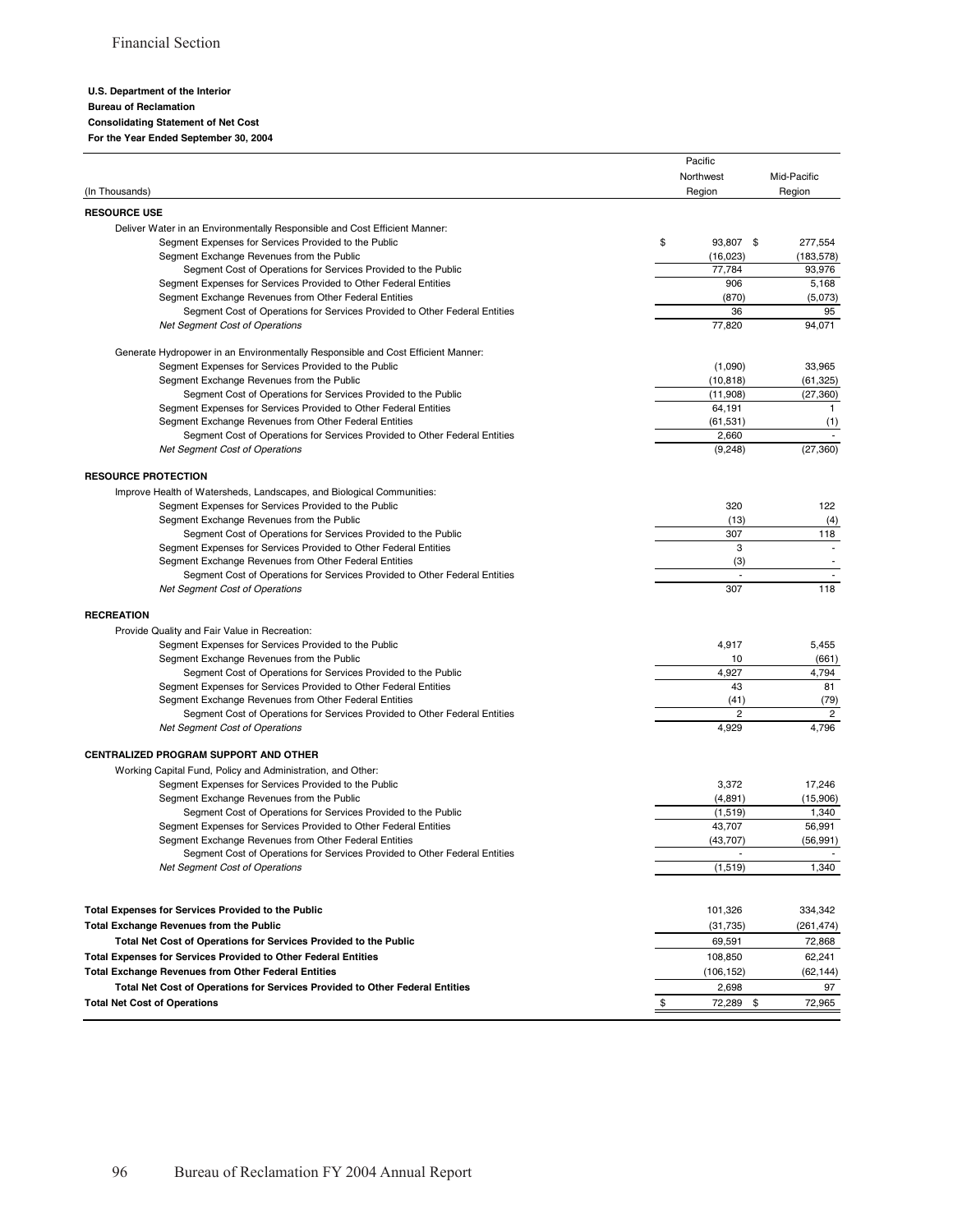| Lower            | Upper           | Great                         |                                                      |                  |                          |                 |
|------------------|-----------------|-------------------------------|------------------------------------------------------|------------------|--------------------------|-----------------|
| Colorado         | Colorado        | Plains                        | Commissioner's                                       | Combined         | Intrabureau              | Consolidated    |
| Region           | Region          | Region                        | Office                                               | Total            | Eliminations             | Total           |
|                  |                 |                               |                                                      |                  |                          |                 |
| \$<br>342,847 \$ | 126,652 \$      | 139,465 \$                    | 96,447 \$                                            | 1,076,772 \$     | $\overline{\phantom{a}}$ | \$<br>1,076,772 |
| (194, 772)       | (19, 803)       | (32,001)                      | (307)                                                | (446, 484)       |                          | (446, 484)      |
| 148,075          | 106,849         | 107,464                       | 96,140                                               | 630,288          | $\overline{\phantom{a}}$ | 630,288         |
| 683              | 4,288           | 40,587                        |                                                      | 51,632           | ÷,                       | 51,632          |
| (674)            | (4, 173)        | (39, 785)                     |                                                      | (50, 575)        | $\overline{a}$           | (50, 575)       |
| 9                | 115             | 802                           | $\blacksquare$                                       | 1,057            | $\overline{a}$           | 1,057           |
| 148,084          | 106,964         | 108,266                       | 96,140                                               | 631,345          | $\blacksquare$           | 631,345         |
| 8,848            | 49,576          | 30,827                        | 3,212                                                | 125,338          |                          | 125,338         |
| (56, 890)        | (51,819)        | (1,796)                       | (14)                                                 | (182, 662)       | $\overline{\phantom{a}}$ | (182, 662)      |
| (48, 042)        | (2, 243)        | 29,031                        | 3,198                                                | (57, 324)        | $\blacksquare$           | (57, 324)       |
| 11,501           | (21)            | 11,851                        | $\overline{a}$                                       | 87,523           | $\frac{1}{2}$            | 87,523          |
| (11, 350)        | 20              | (11, 619)                     | $\overline{\phantom{a}}$                             | (84, 481)        | $\overline{\phantom{a}}$ | (84, 481)       |
| 151              | (1)             | 232                           | $\overline{\phantom{a}}$                             | 3,042            | $\overline{\phantom{a}}$ | 3,042           |
| (47, 891)        | (2, 244)        | 29,263                        | 3,198                                                | (54, 282)        | $\overline{a}$           | (54, 282)       |
|                  |                 | $\overline{a}$                | 823                                                  |                  |                          |                 |
| 14,815           | 43              |                               |                                                      | 16,123           | ٠                        | 16,123          |
| (630)            | 857             | $\overline{\phantom{a}}$      | (1)                                                  | 209              | $\blacksquare$           | 209<br>16,332   |
| 14,185<br>21     | 900<br>11,429   | $\overline{a}$                | 822<br>$\overline{\phantom{a}}$                      | 16,332<br>11,453 | (11, 104)                | 349             |
| (21)             |                 |                               |                                                      | (11, 122)        |                          |                 |
|                  | (11,098)<br>331 | $\overline{\phantom{a}}$<br>٠ | $\overline{\phantom{a}}$<br>$\overline{\phantom{a}}$ | 331              | 11,104<br>$\overline{a}$ | (18)<br>331     |
| 14,185           | 1,231           | $\overline{\phantom{a}}$      | 822                                                  | 16,663           | $\overline{\phantom{a}}$ | 16,663          |
|                  |                 |                               |                                                      |                  |                          |                 |
| 11,047           | 459             | 316                           | 76                                                   | 22,270           |                          | 22,270          |
| (12,072)         | (131)           | (11, 361)                     |                                                      | (24, 215)        |                          | (24, 215)       |
| (1,025)          | 328             | (11, 045)                     | 76                                                   | (1, 945)         | $\blacksquare$           | (1, 945)        |
| 61               | $\overline{a}$  | 85                            | $\overline{\phantom{a}}$                             | 270              |                          | 270             |
| (61)             | ÷,              | (83)                          | $\overline{\phantom{a}}$                             | (264)            | $\overline{\phantom{a}}$ | (264)           |
|                  |                 | $\overline{c}$                | $\overline{\phantom{a}}$                             | 6                |                          | 6               |
| (1,025)          | 328             | (11, 043)                     | 76                                                   | (1,939)          | $\overline{\phantom{a}}$ | (1,939)         |
| 11,111           | 8,693           | 4,913                         | 75,466                                               | 120,801          |                          | 120,801         |
| (8,699)          | (16, 126)       | (2,965)                       | (7, 541)                                             | (56, 128)        |                          | (56, 128)       |
| 2,412            | (7, 433)        | 1,948                         | 67,925                                               | 64,673           |                          | 64,673          |
| 42,362           | 39,291          | 35,178                        | 155,553                                              | 373,082          | (333, 032)               | 40,050          |
| (42, 362)        | (39, 291)       | (35, 178)                     | (155, 553)                                           | (373,082)        | 333,032                  | (40,050)        |
| 2,412            | (7, 433)        | 1,948                         | 67,925                                               | 64,673           | $\frac{1}{2}$            | 64,673          |
|                  |                 |                               |                                                      |                  |                          |                 |
| 388,668          | 185,423         | 175,521                       | 176,024                                              | 1,361,304        |                          | 1,361,304       |
| (273,063)        | (87, 022)       | (48, 123)                     | (7, 863)                                             | (709, 280)       |                          | (709, 280)      |
| 115,605          | 98,401          | 127,398                       | 168,161                                              | 652,024          |                          | 652,024         |
| 54,628           | 54,987          | 87,701                        | 155,553                                              | 523,960          | (344, 136)               | 179,824         |
| (54, 468)        | (54,542)        | (86, 665)                     | (155, 553)                                           | (519, 524)       | 344,136                  | (175, 388)      |
| 160              | 445             | 1,036                         |                                                      | 4,436            |                          | 4,436           |
| 115,765<br>\$    | 98,846<br>\$    | 128,434                       | 168,161 \$<br>\$                                     | 656,460<br>\$    | $\sim$                   | 656,460<br>\$   |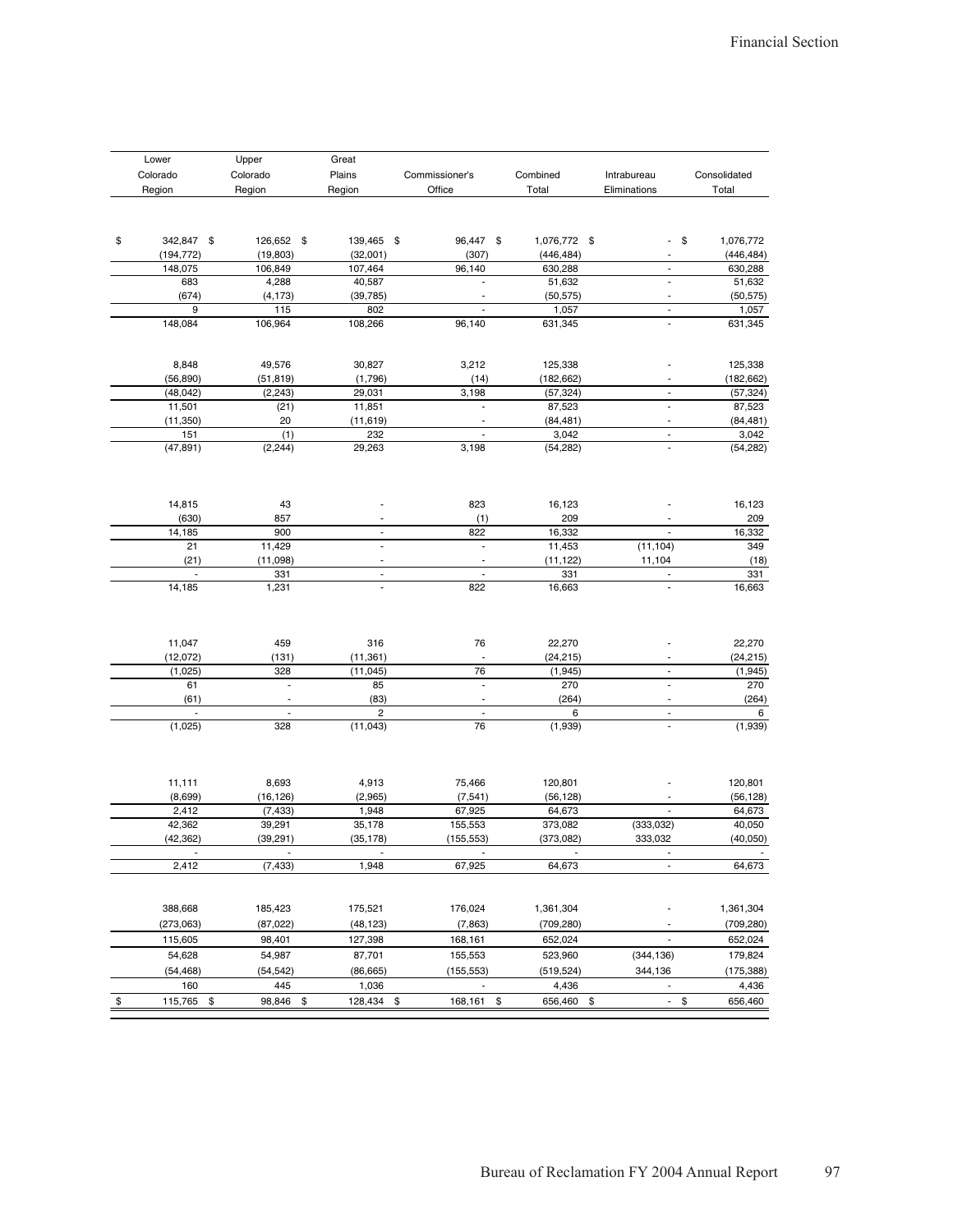#### U.S. Department of the Interior

#### **Bureau of Reclamation**

**Consolidating Statement of Net Cost** 

For the Year Ended September 30, 2003

|                                                                              | Pacific                  |                          |
|------------------------------------------------------------------------------|--------------------------|--------------------------|
|                                                                              | <b>Northwest</b>         | <b>Mid-Pacific</b>       |
| (In Thousands)                                                               | Region                   | Region                   |
| WATER AND ENERGY MANAGEMENT AND DEVELOPMENT                                  |                          |                          |
| Segment Expenses for Services Provided to the Public                         | \$<br>37,809 \$          | 74,758                   |
| Segment Exchange Revenues from the Public                                    | (16, 131)                | (153, 472)               |
| Segment Cost of Operations for Services Provided to the Public               | 21,678                   | (78, 714)                |
| Segment Expenses for Services Provided to Other Federal Entities             | 9,007                    | 2,939                    |
| Segment Exchange Revenues from Other Federal Entities                        | (8,589)                  | (2, 877)                 |
| Segment Cost of Operations for Services Provided to Other Federal Entities   | 418                      | 62                       |
|                                                                              |                          |                          |
| <b>Net Segment Cost of Operations</b>                                        | 22,096                   | (78, 652)                |
| <b>FACILITIES OPERATIONS</b>                                                 |                          |                          |
| Segment Expenses for Services Provided to the Public                         | 18,152                   | 118,121                  |
| Segment Exchange Revenues from the Public                                    | (7, 716)                 | (3,529)                  |
| Segment Cost of Operations for Services Provided to the Public               | 10,436                   | 114,592                  |
| Segment Expenses for Services Provided to Other Federal Entities             | 54,474                   | 154                      |
| Segment Exchange Revenues from Other Federal Entities                        | (53, 285)                | (151)                    |
|                                                                              |                          |                          |
| Segment Cost of Operations for Services Provided to Other Federal Entities   | 1,189                    | 3                        |
| <b>Net Segment Cost of Operations</b>                                        | 11,625                   | 114,595                  |
| <b>FACILITIES MAINTENANCE AND REHABILITATION</b>                             |                          |                          |
| Segment Expenses for Services Provided to the Public                         | (818)                    | 16,414                   |
| Segment Exchange Revenues from the Public                                    | $\overline{a}$           | (2,803)                  |
| Segment Cost of Operations for Services Provided to the Public               | (818)                    | 13,611                   |
|                                                                              |                          |                          |
| Segment Expenses for Services Provided to Other Federal Entities             |                          |                          |
| Segment Exchange Revenues from Other Federal Entities                        |                          |                          |
| Segment Cost of Operations for Services Provided to Other Federal Entities   | $\overline{\phantom{a}}$ |                          |
| <b>Net Segment Cost of Operations</b>                                        | (818)                    | 13,611                   |
| FISH AND WILDLIFE MANAGEMENT AND DEVELOPMENT                                 |                          |                          |
| Segment Expenses for Services Provided to the Public                         | 13,399                   | 67,408                   |
|                                                                              |                          |                          |
| Segment Exchange Revenues from the Public                                    |                          | (31, 216)                |
| Segment Cost of Operations for Services Provided to the Public               | 13,399                   | 36,192                   |
| Segment Expenses for Services Provided to Other Federal Entities             |                          | 19,354                   |
| Segment Exchange Revenues from Other Federal Entities                        |                          | (19, 186)                |
| Segment Cost of Operations for Services Provided to Other Federal Entities   | $\overline{\phantom{a}}$ | 168                      |
| <b>Net Segment Cost of Operations</b>                                        | 13,399                   | 36,360                   |
|                                                                              |                          |                          |
| <b>LAND MANAGEMENT AND DEVELOPMENT</b>                                       |                          |                          |
| Segment Expenses for Services Provided to the Public                         | 7,554                    | 7,842                    |
| Segment Exchange Revenues from the Public                                    | (524)                    | (1, 405)                 |
| Segment Cost of Operations for Services Provided to the Public               | 7,030                    | 6,437                    |
| Segment Expenses for Services Provided to Other Federal Entities             | $\overline{a}$           |                          |
| Segment Exchange Revenues from Other Federal Entities                        |                          |                          |
| Segment Cost of Operations for Services Provided to Other Federal Entities   | $\overline{\phantom{a}}$ |                          |
| <b>Net Segment Cost of Operations</b>                                        | 7,030                    | 6,437                    |
|                                                                              |                          |                          |
| POLICY AND ADMINISTRATION                                                    |                          |                          |
| Segment Expenses for Services Provided to the Public                         | 1,371                    | 1,784                    |
| Segment Exchange Revenues from the Public                                    |                          |                          |
| Segment Cost of Operations for Services Provided to the Public               | 1,371                    | 1,784                    |
| Segment Expenses for Services Provided to Other Federal Entities             |                          |                          |
| Segment Exchange Revenues from Other Federal Entities                        |                          |                          |
| Segment Cost of Operations for Services Provided to Other Federal Entities   | $\overline{\phantom{a}}$ | $\overline{\phantom{a}}$ |
| <b>Net Segment Cost of Operations</b>                                        | 1,371                    | 1,784                    |
|                                                                              |                          |                          |
| <b>CENTRALIZED PROGRAM SUPPORT</b>                                           |                          |                          |
| Segment Expenses for Services Provided to the Public                         | 8,222                    | (6, 421)                 |
| Segment Exchange Revenues from the Public                                    | (6,604)                  | (1, 465)                 |
| Segment Cost of Operations for Services Provided to the Public               | 1,618                    | (7,886)                  |
| Segment Expenses for Services Provided to Other Federal Entities             | 26,759                   | 54,031                   |
| Segment Exchange Revenues from Other Federal Entities                        | (26, 261)                | (54,031)                 |
| Segment Cost of Operations for Services Provided to Other Federal Entities   | 498                      |                          |
| <b>Net Segment Cost of Operations</b>                                        | 2,116                    | (7,886)                  |
|                                                                              |                          |                          |
| <b>Total Expenses for Services Provided to the Public</b>                    | 85,689                   | 279,906                  |
| <b>Total Exchange Revenues from the Public</b>                               | (30, 975)                | (193, 890)               |
| Total Net Cost of Operations for Services Provided to the Public             | 54,714                   | 86,016                   |
| <b>Total Expenses for Services Provided to Other Federal Entities</b>        | 90,240                   | 76,478                   |
| <b>Total Exchange Revenues from Other Federal Entities</b>                   | (88, 135)                | (76, 245)                |
| Total Net Cost of Operations for Services Provided to Other Federal Entities | 2,105                    | 233                      |
| <b>Total Net Cost of Operations</b>                                          | \$<br>56,819<br>\$       | 86,249                   |
|                                                                              |                          |                          |